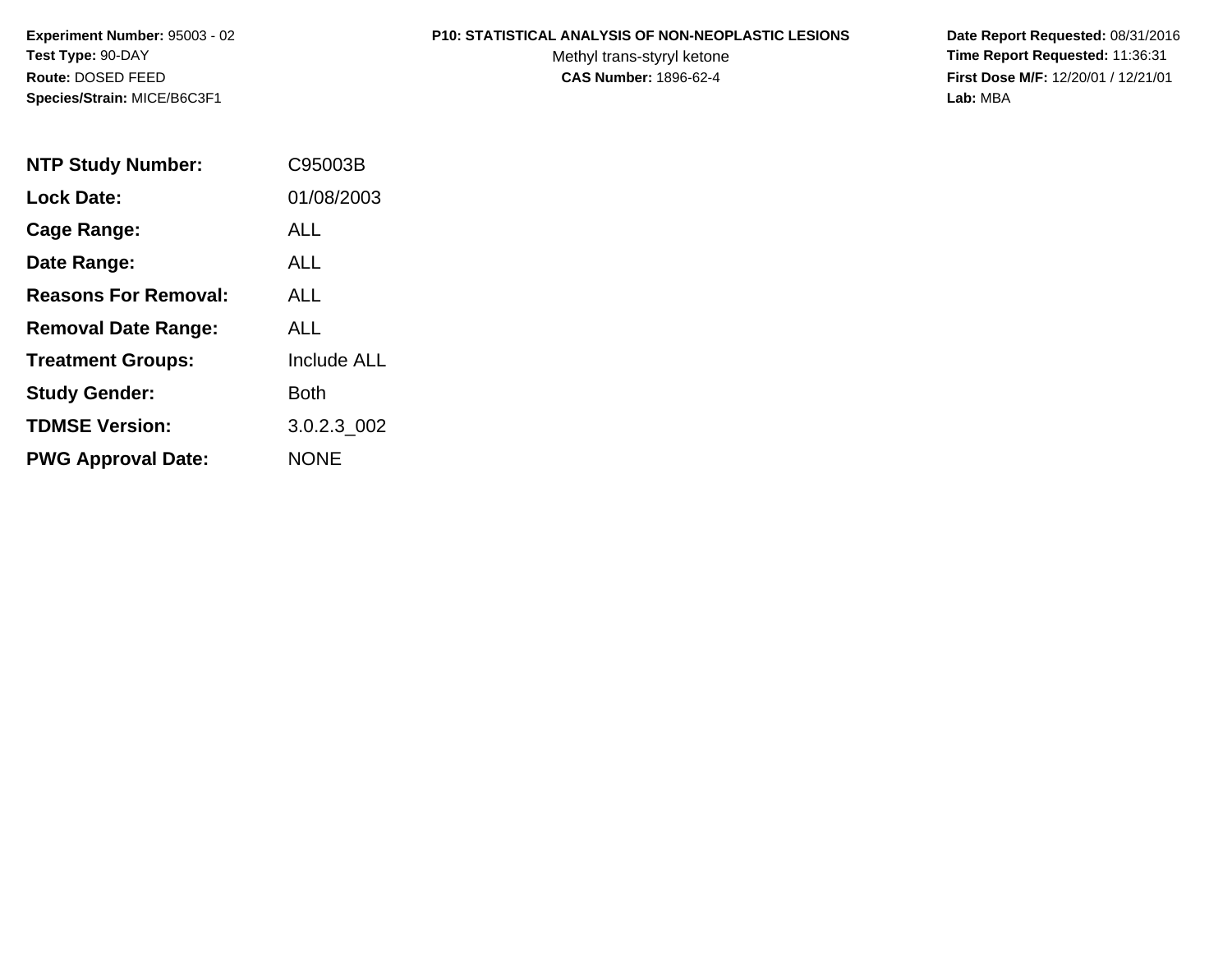**Experiment Number:** 95003 - 02**Test Type:** 90-DAY**Route:** DOSED FEED**Species/Strain:** MICE/B6C3F1

Methyl trans-styryl ketone<br>CAS Number: 1896-62-4

 **Date Report Requested:** 08/31/2016 **Time Report Requested:** 11:36:31 **First Dose M/F:** 12/20/01 / 12/21/01<br>**Lab:** MBA **Lab:** MBA

#### **SUMMARY OF STATISTICALLY SIGNIFICANT (P<=.05) RESULTS IN THE ANALYSIS OF METHYL TRANS-STYRYL KETONE**

#### **MALE MICE**

**Organ**Nose: Olfactory Epithelium

#### **FEMALE MICE**

**Organ**Nose: Olfactory Epithelium **Morphology**

Atrophy

 **Morphology** Atrophy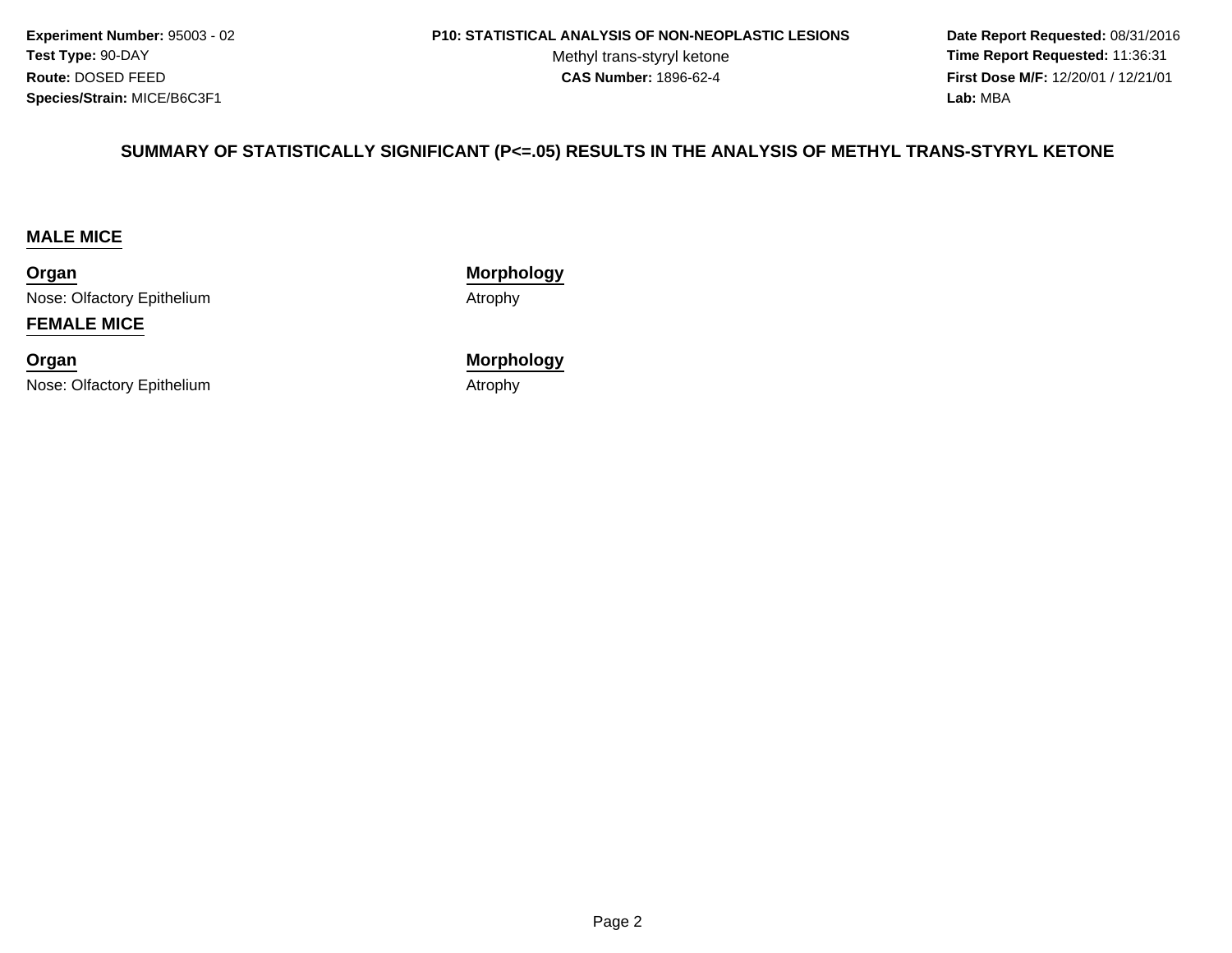**Date Report Requested:** 08/31/2016 **Time Report Requested:** 11:36:31 **First Dose M/F:** 12/20/01 / 12/21/01<br>**Lab:** MBA **Lab:** MBA

|                                                                | <b>Males</b>           |             |             |             |             |             |  |
|----------------------------------------------------------------|------------------------|-------------|-------------|-------------|-------------|-------------|--|
| <b>DOSE</b>                                                    | <b>VEHICLE CONTROL</b> | 0.025%      | 0.05%       | 0.1%        | 0.2%        | 0.4%        |  |
|                                                                |                        |             |             |             |             |             |  |
| <b>Adrenal Cortex: Subcapsular</b><br><b>Hyperplasia Focal</b> |                        |             |             |             |             |             |  |
| <b>LESION RATES</b>                                            |                        |             |             |             |             |             |  |
| <b>OVERALL</b> (a)                                             | 2/10(20%)              | $0/0 (0\%)$ | $0/0 (0\%)$ | $0/0 (0\%)$ | $0/0 (0\%)$ | 4/10 (40%)  |  |
| POLY-3 RATE (b)                                                | 2/10.00                | 0/0.00      | 0/0.00      | 0/0.00      | 0/0.00      | 4/10.00     |  |
| POLY-3 PERCENT (g)                                             | 20%                    | 0%          | 0%          | 0%          | 0%          | 40%         |  |
| <b>TERMINAL (d)</b>                                            | 2/10 (20%)             | $0/0 (0\%)$ | $0/0 (0\%)$ | $0/0 (0\%)$ | $0/0 (0\%)$ | 4/10 (40%)  |  |
| <b>FIRST INCIDENCE</b>                                         | $92($ T)               | ---         | ---         | $\cdots$    | $\cdots$    | $92($ T)    |  |
| <b>STATISTICAL TESTS</b>                                       |                        |             |             |             |             |             |  |
| POLY <sub>3</sub>                                              | (e)                    | (e)         | (e)         | (e)         | (e)         | $P = 0.318$ |  |
| <b>POLY 1.5</b>                                                | (e)                    | (e)         | (e)         | (e)         | (e)         | $P = 0.318$ |  |
| POLY 6                                                         | (e)                    | (e)         | (e)         | (e)         | (e)         | $P = 0.318$ |  |
| <b>COCH-ARM / FISHERS</b>                                      | $P=0.232$              | (e)         | (e)         | (e)         | (e)         | $P = 0.314$ |  |
| <b>MAX-ISO-POLY-3</b>                                          | (e)                    | (e)         | (e)         | (e)         | (e)         | $P = 0.172$ |  |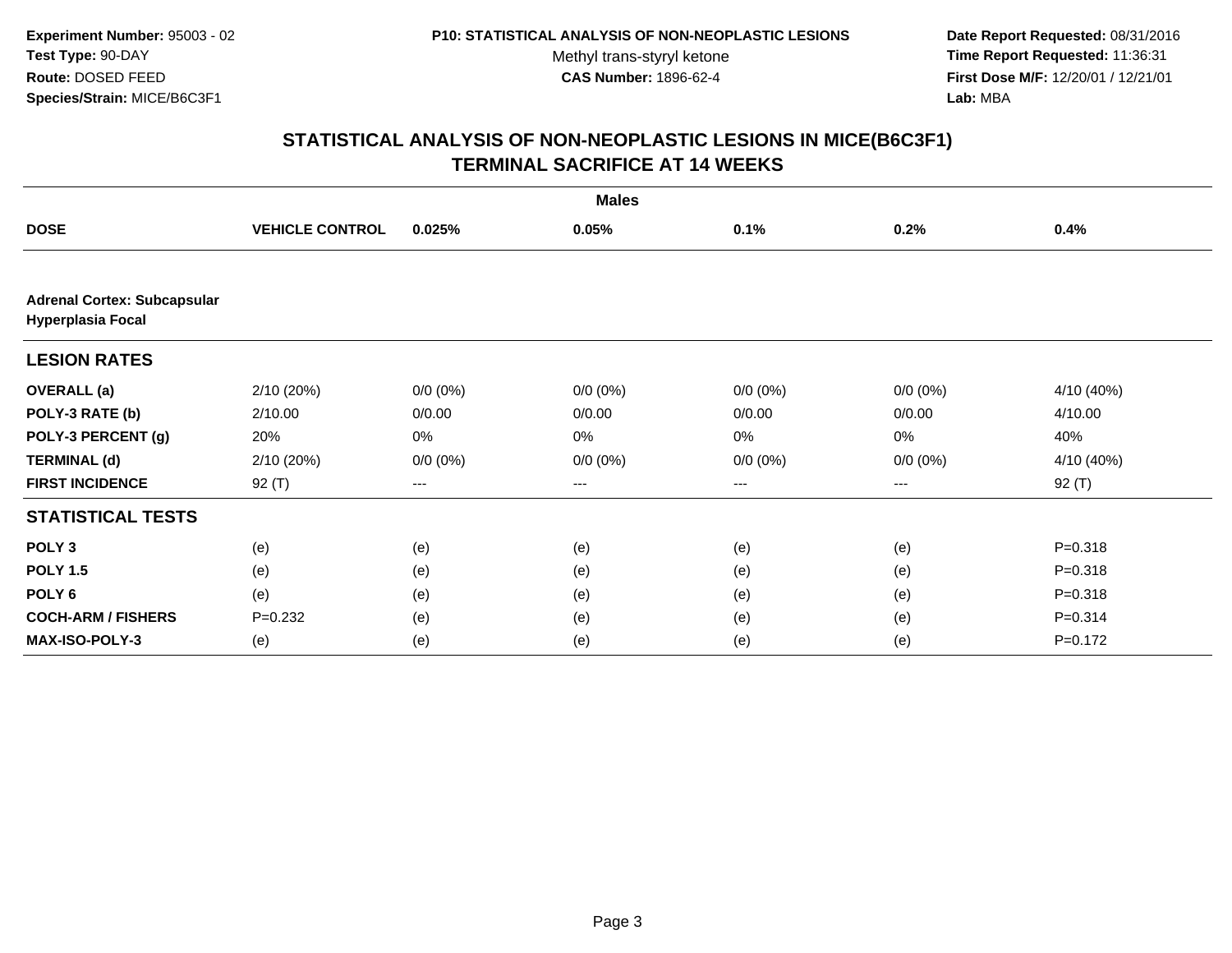**Date Report Requested:** 08/31/2016 **Time Report Requested:** 11:36:31 **First Dose M/F:** 12/20/01 / 12/21/01<br>**Lab:** MBA **Lab:** MBA

| <b>Males</b>                                      |                        |              |              |              |              |             |  |
|---------------------------------------------------|------------------------|--------------|--------------|--------------|--------------|-------------|--|
| <b>DOSE</b>                                       | <b>VEHICLE CONTROL</b> | 0.025%       | 0.05%        | 0.1%         | 0.2%         | 0.4%        |  |
|                                                   |                        |              |              |              |              |             |  |
| <b>Kidney: Renal Tubule</b><br><b>Nephropathy</b> |                        |              |              |              |              |             |  |
| <b>LESION RATES</b>                               |                        |              |              |              |              |             |  |
| <b>OVERALL</b> (a)                                | $1/10(10\%)$           | $0/10(0\%)$  | $0/10(0\%)$  | $0/10(0\%)$  | $1/10(10\%)$ | $0/10(0\%)$ |  |
| POLY-3 RATE (b)                                   | 1/10.00                | 0/10.00      | 0/10.00      | 0/10.00      | 1/10.00      | 0/10.00     |  |
| POLY-3 PERCENT (g)                                | 10%                    | 0%           | 0%           | 0%           | 10%          | 0%          |  |
| <b>TERMINAL (d)</b>                               | $1/10(10\%)$           | $0/10(0\%)$  | $0/10(0\%)$  | $0/10(0\%)$  | $1/10(10\%)$ | $0/10(0\%)$ |  |
| <b>FIRST INCIDENCE</b>                            | 92 $(T)$               | $---$        | ---          | ---          | $92($ T)     | $\cdots$    |  |
| <b>STATISTICAL TESTS</b>                          |                        |              |              |              |              |             |  |
| POLY <sub>3</sub>                                 | P=0.585N               | P=0.500N     | P=0.500N     | P=0.500N     | $P = 0.760$  | P=0.500N    |  |
| <b>POLY 1.5</b>                                   | $P = 0.585N$           | $P = 0.500N$ | $P = 0.500N$ | $P = 0.500N$ | $P=0.760$    | P=0.500N    |  |
| POLY <sub>6</sub>                                 | $P = 0.585N$           | $P = 0.500N$ | $P = 0.500N$ | $P = 0.500N$ | $P=0.760$    | P=0.500N    |  |
| <b>COCH-ARM / FISHERS</b>                         | P=0.586N               | P=0.500N     | P=0.500N     | P=0.500N     | P=0.763N     | P=0.500N    |  |
| MAX-ISO-POLY-3                                    | P=0.109N               | P=0.158N     | P=0.158N     | P=0.158N     | $P = 1.000$  | P=0.158N    |  |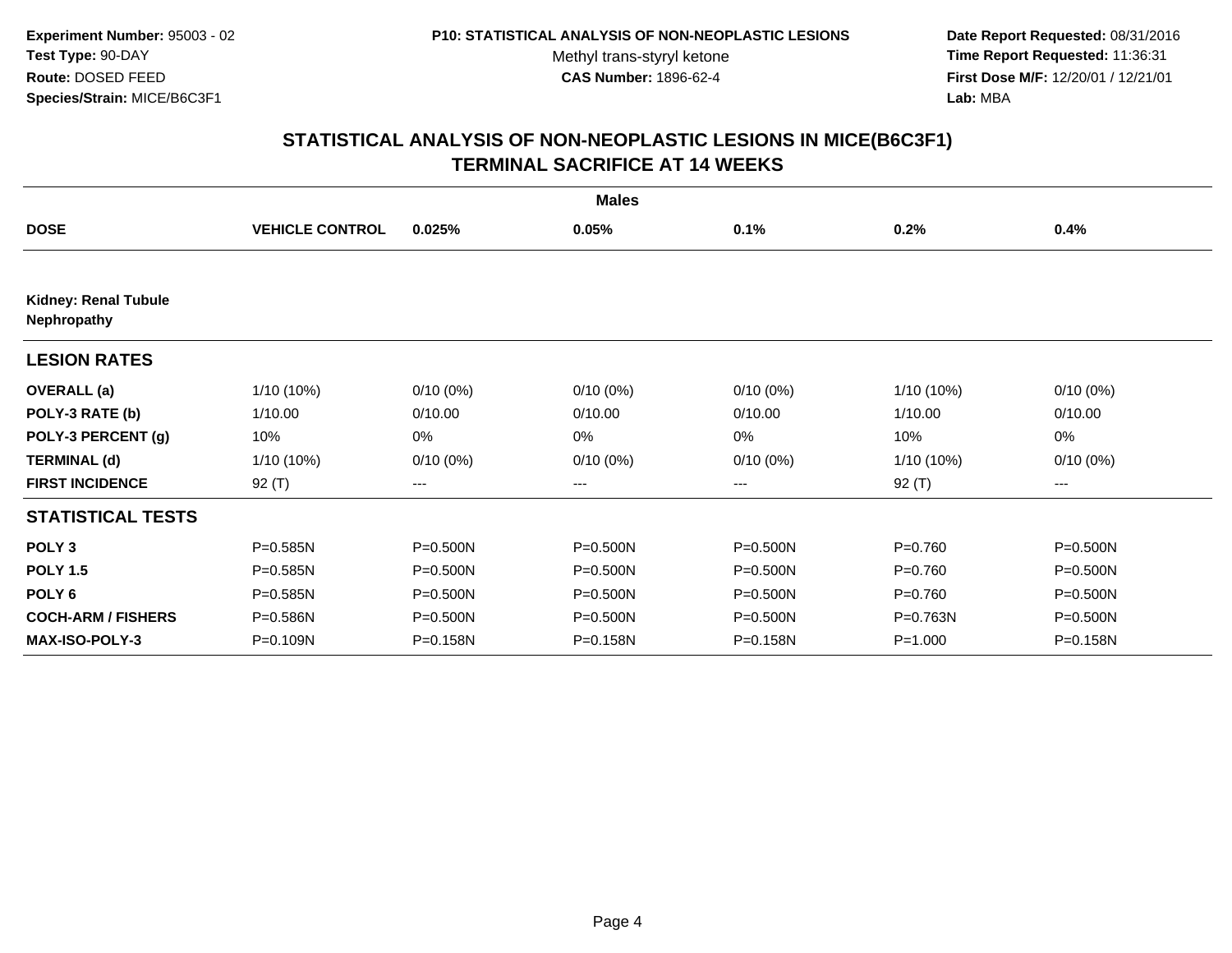**Date Report Requested:** 08/31/2016 **Time Report Requested:** 11:36:31 **First Dose M/F:** 12/20/01 / 12/21/01<br>**Lab:** MBA **Lab:** MBA

| <b>Males</b>                                                    |                        |              |              |              |              |              |
|-----------------------------------------------------------------|------------------------|--------------|--------------|--------------|--------------|--------------|
| <b>DOSE</b>                                                     | <b>VEHICLE CONTROL</b> | 0.025%       | 0.05%        | 0.1%         | 0.2%         | 0.4%         |
|                                                                 |                        |              |              |              |              |              |
| <b>Kidney: Renal Tubule</b><br><b>Vacuolization Cytoplasmic</b> |                        |              |              |              |              |              |
| <b>LESION RATES</b>                                             |                        |              |              |              |              |              |
| <b>OVERALL</b> (a)                                              | 10/10 (100%)           | 10/10 (100%) | 10/10 (100%) | 10/10 (100%) | $9/10(90\%)$ | 10/10 (100%) |
| POLY-3 RATE (b)                                                 | 10/10.00               | 10/10.00     | 10/10.00     | 10/10.00     | 9/10.00      | 10/10.00     |
| POLY-3 PERCENT (g)                                              | 100%                   | 100%         | 100%         | 100%         | 90%          | 100%         |
| <b>TERMINAL (d)</b>                                             | 10/10 (100%)           | 10/10 (100%) | 10/10 (100%) | 10/10 (100%) | 9/10(90%)    | 10/10 (100%) |
| <b>FIRST INCIDENCE</b>                                          | $92($ T)               | 92 (T)       | 92 (T)       | 92 $(T)$     | $92($ T)     | $92($ T)     |
| <b>STATISTICAL TESTS</b>                                        |                        |              |              |              |              |              |
| POLY <sub>3</sub>                                               | P=0.584N               | (e)          | (e)          | (e)          | P=0.500N     | (e)          |
| <b>POLY 1.5</b>                                                 | P=0.584N               | (e)          | (e)          | (e)          | P=0.500N     | (e)          |
| POLY 6                                                          | P=0.584N               | (e)          | (e)          | (e)          | P=0.500N     | (e)          |
| <b>COCH-ARM / FISHERS</b>                                       | P=0.585N               | (e)          | (e)          | (e)          | P=0.500N     | (e)          |
| <b>MAX-ISO-POLY-3</b>                                           | P=0.193N               | (e)          | (e)          | (e)          | P=0.158N     | (e)          |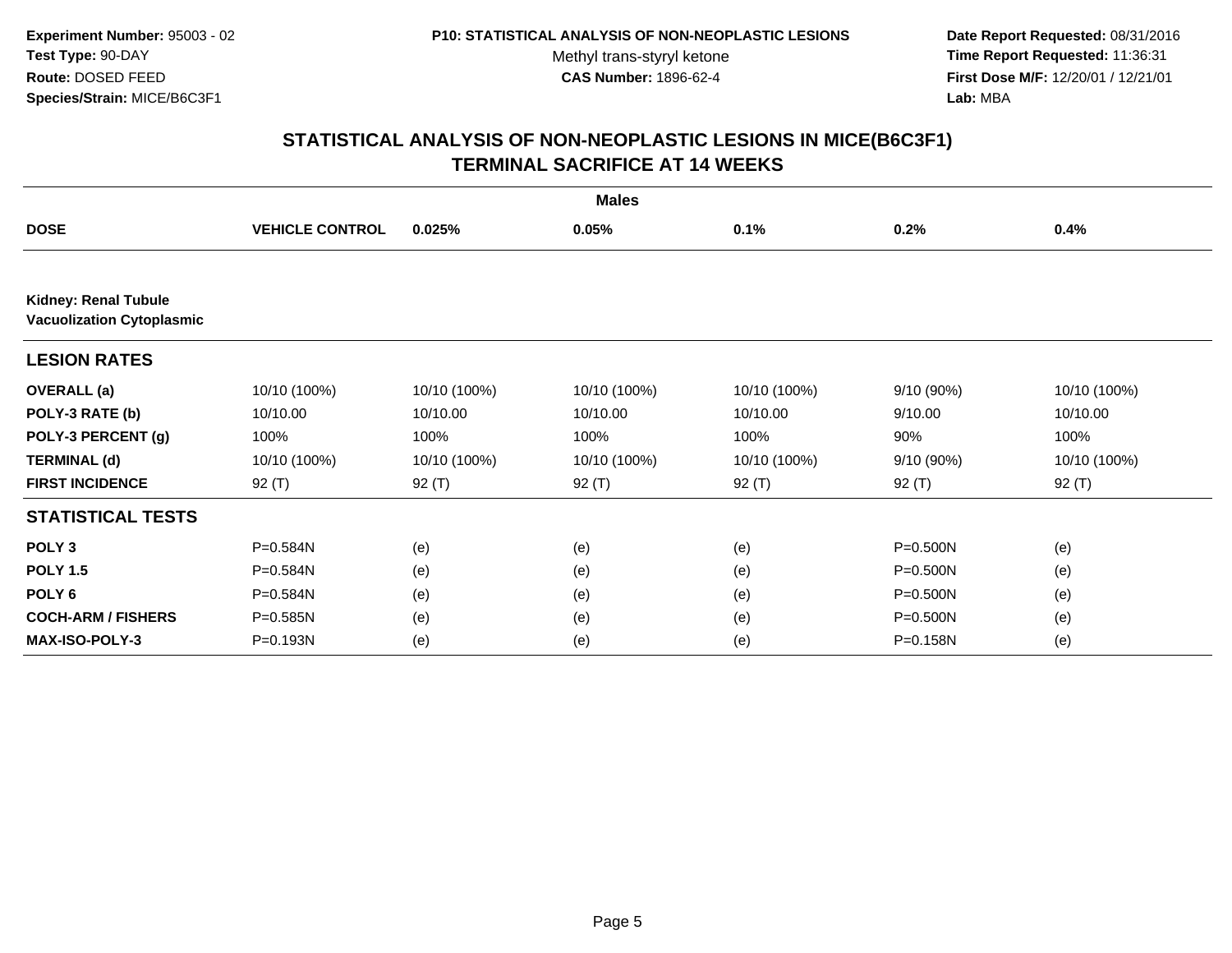**Date Report Requested:** 08/31/2016 **Time Report Requested:** 11:36:31 **First Dose M/F:** 12/20/01 / 12/21/01<br>**Lab:** MBA **Lab:** MBA

| <b>Males</b>                               |                        |                   |             |             |             |             |  |
|--------------------------------------------|------------------------|-------------------|-------------|-------------|-------------|-------------|--|
| <b>DOSE</b>                                | <b>VEHICLE CONTROL</b> | 0.025%            | 0.05%       | 0.1%        | 0.2%        | 0.4%        |  |
|                                            |                        |                   |             |             |             |             |  |
| Liver: Hepatocyte<br><b>Necrosis Focal</b> |                        |                   |             |             |             |             |  |
| <b>LESION RATES</b>                        |                        |                   |             |             |             |             |  |
| <b>OVERALL</b> (a)                         | $0/10(0\%)$            | $0/0 (0\%)$       | $0/0 (0\%)$ | $0/0 (0\%)$ | $0/0(0\%)$  | $0/10(0\%)$ |  |
| POLY-3 RATE (b)                            | 0/10.00                | 0/0.00            | 0/0.00      | 0/0.00      | 0/0.00      | 0/10.00     |  |
| POLY-3 PERCENT (g)                         | 0%                     | 0%                | 0%          | 0%          | 0%          | 0%          |  |
| <b>TERMINAL (d)</b>                        | $0/10(0\%)$            | $0/0 (0\%)$       | $0/0 (0\%)$ | $0/0 (0\%)$ | $0/0 (0\%)$ | $0/10(0\%)$ |  |
| <b>FIRST INCIDENCE</b>                     | $\qquad \qquad -$      | $\qquad \qquad -$ | $---$       | ---         | $\cdots$    | ---         |  |
| <b>STATISTICAL TESTS</b>                   |                        |                   |             |             |             |             |  |
| POLY <sub>3</sub>                          | (n)                    | (n)               | (n)         | (n)         | (n)         | (n)         |  |
| <b>POLY 1.5</b>                            | (n)                    | (n)               | (n)         | (n)         | (n)         | (n)         |  |
| POLY <sub>6</sub>                          | (n)                    | (n)               | (n)         | (n)         | (n)         | (n)         |  |
| <b>COCH-ARM / FISHERS</b>                  | (n)                    | (n)               | (n)         | (n)         | (n)         | (n)         |  |
| <b>MAX-ISO-POLY-3</b>                      | (n)                    | (n)               | (n)         | (n)         | (n)         | (n)         |  |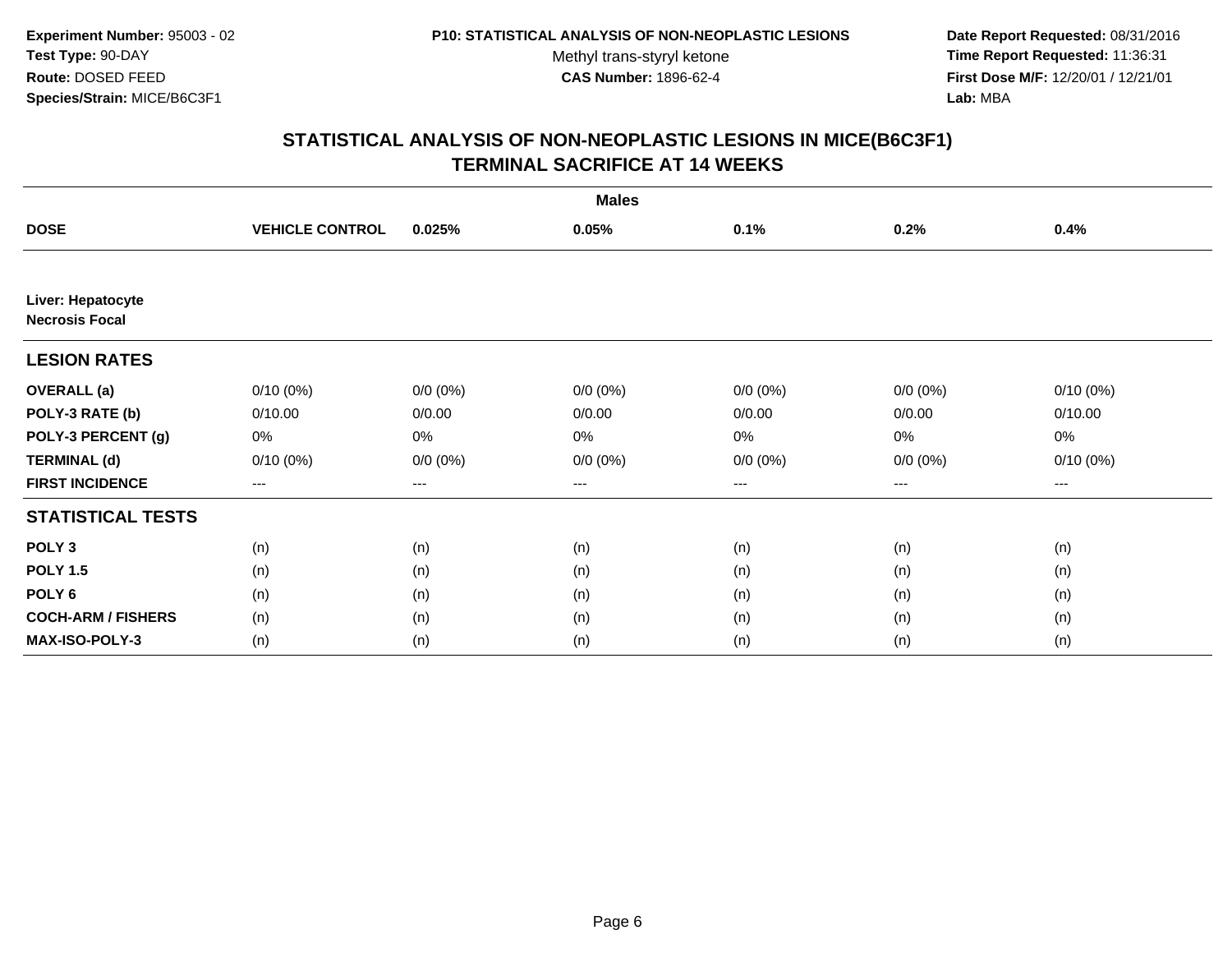**Date Report Requested:** 08/31/2016 **Time Report Requested:** 11:36:31 **First Dose M/F:** 12/20/01 / 12/21/01<br>**Lab:** MBA **Lab:** MBA

| <b>Males</b>                                      |                        |             |             |             |             |             |
|---------------------------------------------------|------------------------|-------------|-------------|-------------|-------------|-------------|
| <b>DOSE</b>                                       | <b>VEHICLE CONTROL</b> | 0.025%      | 0.05%       | 0.1%        | 0.2%        | 0.4%        |
|                                                   |                        |             |             |             |             |             |
| Lung: Perivascular<br><b>Inflammation Chronic</b> |                        |             |             |             |             |             |
| <b>LESION RATES</b>                               |                        |             |             |             |             |             |
| <b>OVERALL</b> (a)                                | $0/10(0\%)$            | $0/0 (0\%)$ | $0/0 (0\%)$ | $0/0 (0\%)$ | $0/0 (0\%)$ | $0/10(0\%)$ |
| POLY-3 RATE (b)                                   | 0/10.00                | 0/0.00      | 0/0.00      | 0/0.00      | 0/0.00      | 0/10.00     |
| POLY-3 PERCENT (g)                                | 0%                     | 0%          | 0%          | 0%          | $0\%$       | 0%          |
| <b>TERMINAL (d)</b>                               | $0/10(0\%)$            | $0/0 (0\%)$ | $0/0 (0\%)$ | $0/0 (0\%)$ | $0/0 (0\%)$ | $0/10(0\%)$ |
| <b>FIRST INCIDENCE</b>                            | $---$                  | $---$       | ---         | $---$       | ---         | ---         |
| <b>STATISTICAL TESTS</b>                          |                        |             |             |             |             |             |
| POLY <sub>3</sub>                                 | (n)                    | (n)         | (n)         | (n)         | (n)         | (n)         |
| <b>POLY 1.5</b>                                   | (n)                    | (n)         | (n)         | (n)         | (n)         | (n)         |
| POLY <sub>6</sub>                                 | (n)                    | (n)         | (n)         | (n)         | (n)         | (n)         |
| <b>COCH-ARM / FISHERS</b>                         | (n)                    | (n)         | (n)         | (n)         | (n)         | (n)         |
| MAX-ISO-POLY-3                                    | (n)                    | (n)         | (n)         | (n)         | (n)         | (n)         |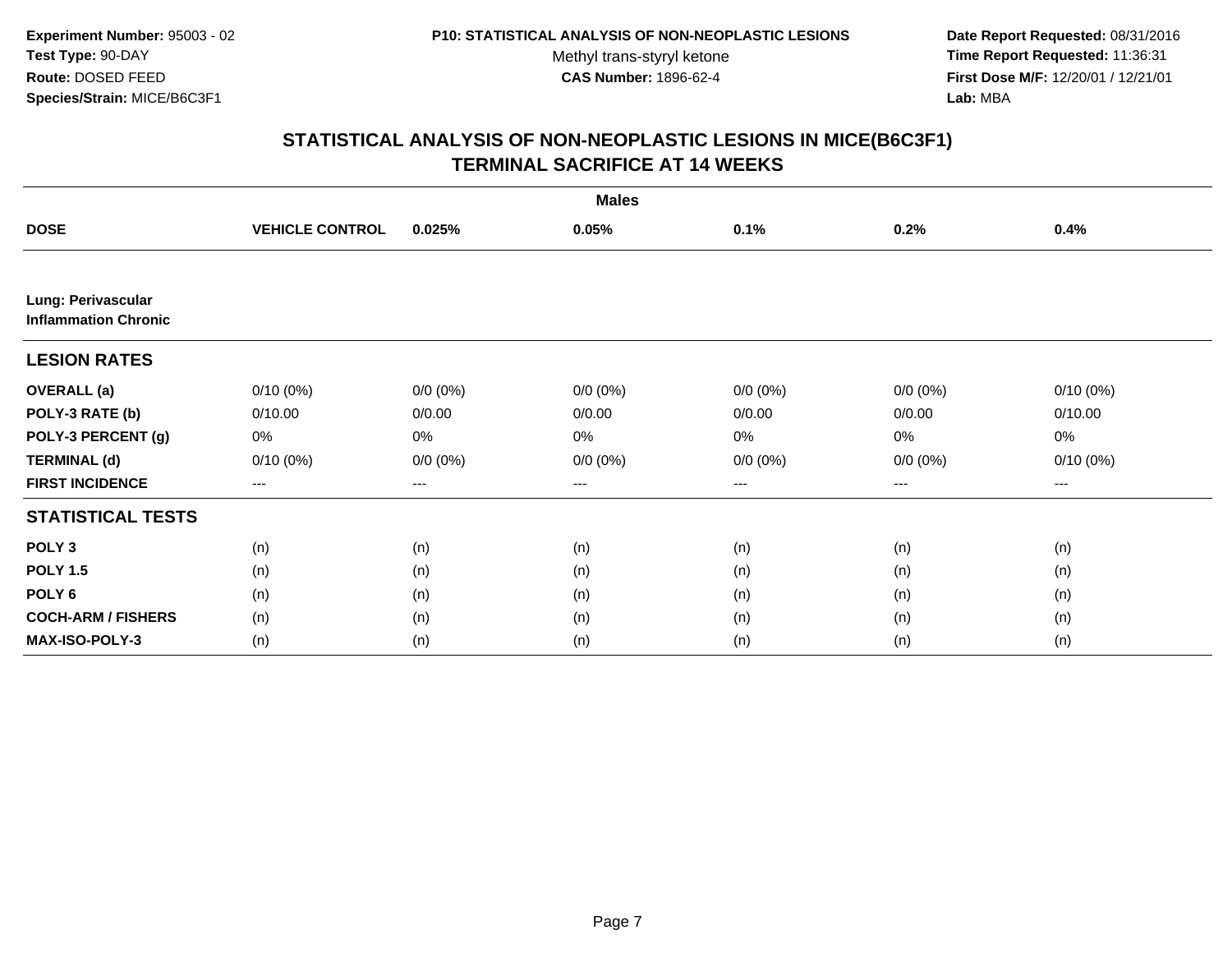**Date Report Requested:** 08/31/2016 **Time Report Requested:** 11:36:31 **First Dose M/F:** 12/20/01 / 12/21/01<br>**Lab:** MBA **Lab:** MBA

|                                              | <b>Males</b>           |                   |             |                        |             |             |  |
|----------------------------------------------|------------------------|-------------------|-------------|------------------------|-------------|-------------|--|
| <b>DOSE</b>                                  | <b>VEHICLE CONTROL</b> | 0.025%            | 0.05%       | 0.1%                   | 0.2%        | 0.4%        |  |
|                                              |                        |                   |             |                        |             |             |  |
| Lymph Node: Inguinal<br>Hyperplasia Lymphoid |                        |                   |             |                        |             |             |  |
| <b>LESION RATES</b>                          |                        |                   |             |                        |             |             |  |
| <b>OVERALL</b> (a)                           | $0/0 (0\%)$            | $0/0 (0\%)$       | $0/0 (0\%)$ | $0/0 (0\%)$            | $0/0 (0\%)$ | $0/0 (0\%)$ |  |
| POLY-3 RATE (b)                              | 0/0.00                 | 0/0.00            | 0/0.00      | 0/0.00                 | 0/0.00      | 0/0.00      |  |
| POLY-3 PERCENT (g)                           | 0%                     | 0%                | 0%          | 0%                     | $0\%$       | 0%          |  |
| <b>TERMINAL (d)</b>                          | $0/0 (0\%)$            | $0/0 (0\%)$       | $0/0 (0\%)$ | $0/0 (0\%)$            | $0/0 (0\%)$ | $0/0 (0\%)$ |  |
| <b>FIRST INCIDENCE</b>                       | ---                    | $\qquad \qquad -$ | ---         | $\qquad \qquad \cdots$ | $---$       | $\cdots$    |  |
| <b>STATISTICAL TESTS</b>                     |                        |                   |             |                        |             |             |  |
| POLY <sub>3</sub>                            | (n)                    | (n)               | (n)         | (n)                    | (n)         | (n)         |  |
| <b>POLY 1.5</b>                              | (n)                    | (n)               | (n)         | (n)                    | (n)         | (n)         |  |
| POLY <sub>6</sub>                            | (n)                    | (n)               | (n)         | (n)                    | (n)         | (n)         |  |
| <b>COCH-ARM / FISHERS</b>                    | (n)                    | (n)               | (n)         | (n)                    | (n)         | (n)         |  |
| MAX-ISO-POLY-3                               | (n)                    | (n)               | (n)         | (n)                    | (n)         | (n)         |  |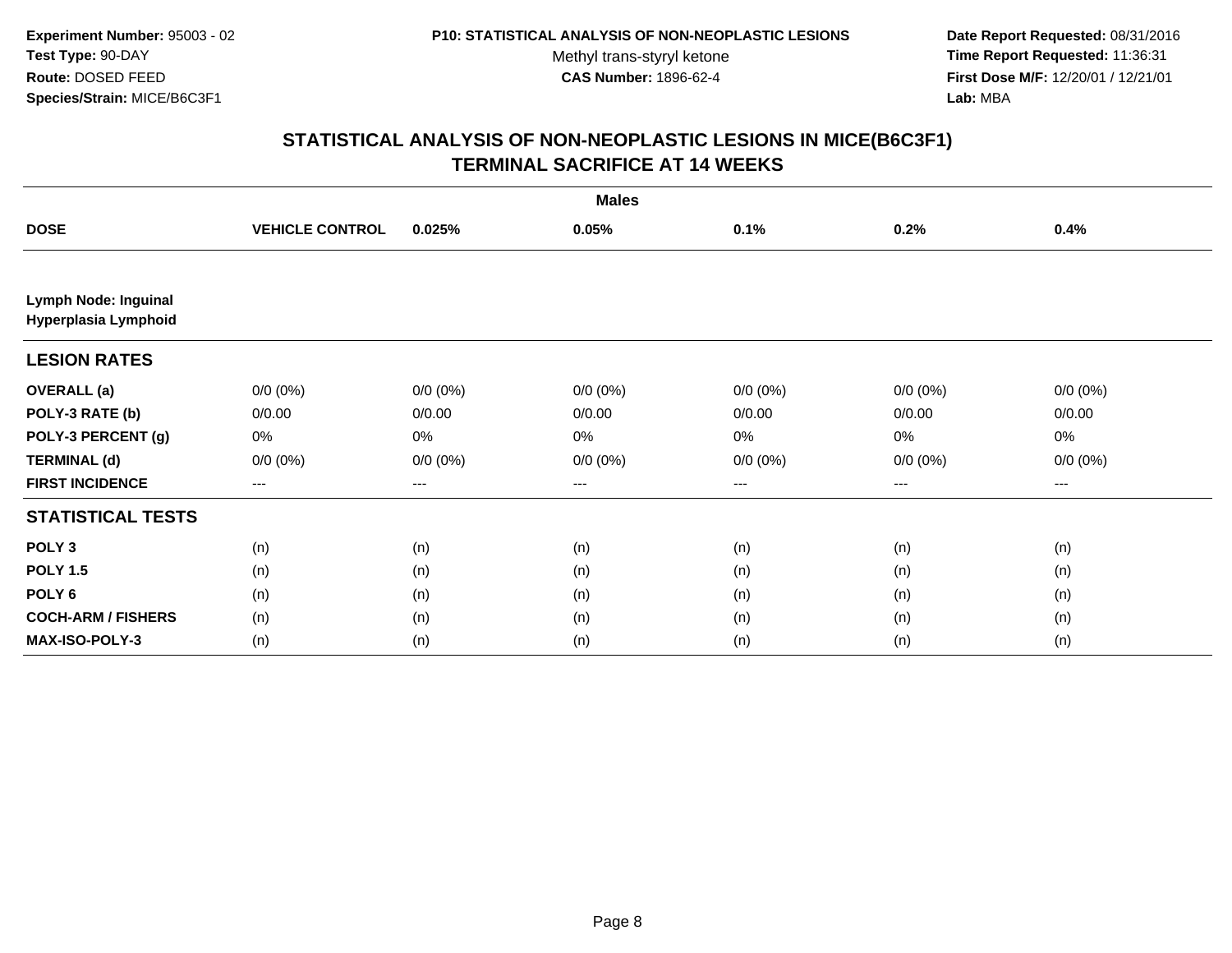**Date Report Requested:** 08/31/2016 **Time Report Requested:** 11:36:31 **First Dose M/F:** 12/20/01 / 12/21/01<br>**Lab:** MBA **Lab:** MBA

| <b>Males</b>                                        |                        |                   |             |             |             |              |  |
|-----------------------------------------------------|------------------------|-------------------|-------------|-------------|-------------|--------------|--|
| <b>DOSE</b>                                         | <b>VEHICLE CONTROL</b> | 0.025%            | 0.05%       | 0.1%        | $0.2\%$     | 0.4%         |  |
| <b>Nose: Olfactory Epithelium</b><br><b>Atrophy</b> |                        |                   |             |             |             |              |  |
| <b>LESION RATES</b>                                 |                        |                   |             |             |             |              |  |
| <b>OVERALL</b> (a)                                  | $0/10(0\%)$            | $0/10(0\%)$       | $0/10(0\%)$ | $0/10(0\%)$ | 1/10 (10%)  | 10/10 (100%) |  |
| POLY-3 RATE (b)                                     | 0/10.00                | 0/10.00           | 0/10.00     | 0/10.00     | 1/10.00     | 10/10.00     |  |
| POLY-3 PERCENT (g)                                  | 0%                     | 0%                | 0%          | 0%          | 10%         | 100%         |  |
| <b>TERMINAL (d)</b>                                 | $0/10(0\%)$            | $0/10(0\%)$       | $0/10(0\%)$ | $0/10(0\%)$ | 1/10 (10%)  | 10/10 (100%) |  |
| <b>FIRST INCIDENCE</b>                              | $--$                   | $\qquad \qquad -$ | ---         | ---         | 92 (T)      | 92 $(T)$     |  |
| <b>STATISTICAL TESTS</b>                            |                        |                   |             |             |             |              |  |
| POLY <sub>3</sub>                                   | P<0.001**              | (e)               | (e)         | (e)         | $P = 0.500$ | P<0.001**    |  |
| <b>POLY 1.5</b>                                     | P<0.001**              | (e)               | (e)         | (e)         | $P = 0.500$ | P<0.001**    |  |
| POLY <sub>6</sub>                                   | P<0.001**              | (e)               | (e)         | (e)         | $P = 0.500$ | P<0.001**    |  |
| <b>COCH-ARM / FISHERS</b>                           | P<0.001**              | (e)               | (e)         | (e)         | $P = 0.500$ | P<0.001**    |  |
| <b>MAX-ISO-POLY-3</b>                               | P<0.001**              | (e)               | (e)         | (e)         | $P = 0.158$ | (e)          |  |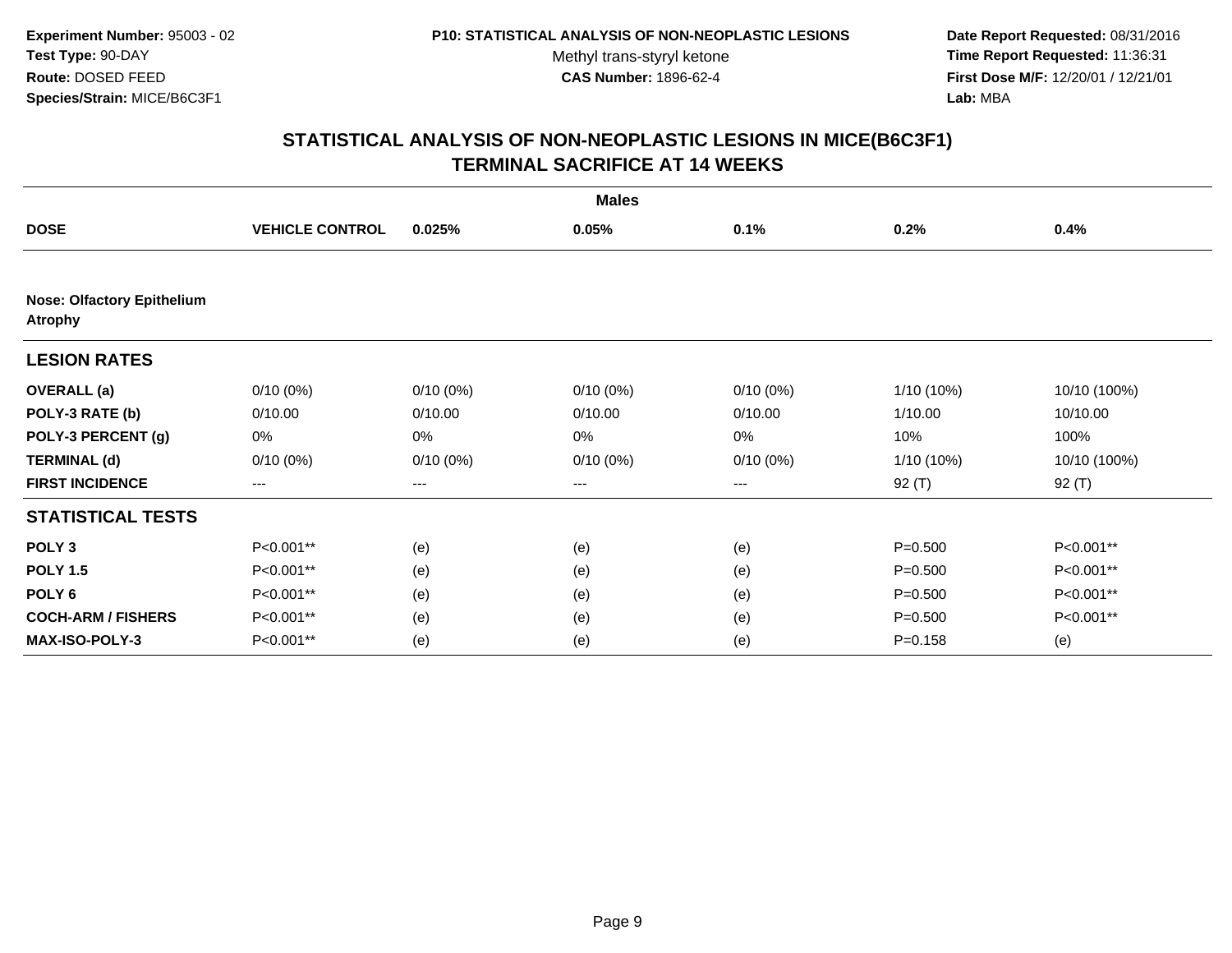**Date Report Requested:** 08/31/2016 **Time Report Requested:** 11:36:31 **First Dose M/F:** 12/20/01 / 12/21/01<br>Lab: MBA **Lab:** MBA

| <b>Males</b>                    |                        |             |             |             |             |             |
|---------------------------------|------------------------|-------------|-------------|-------------|-------------|-------------|
| <b>DOSE</b>                     | <b>VEHICLE CONTROL</b> | 0.025%      | 0.05%       | 0.1%        | 0.2%        | 0.4%        |
|                                 |                        |             |             |             |             |             |
| <b>Thymus</b><br><b>Atrophy</b> |                        |             |             |             |             |             |
| <b>LESION RATES</b>             |                        |             |             |             |             |             |
| <b>OVERALL</b> (a)              | 1/10 (10%)             | $0/0 (0\%)$ | $0/0 (0\%)$ | $0/0 (0\%)$ | $0/0 (0\%)$ | 2/10(20%)   |
| POLY-3 RATE (b)                 | 1/10.00                | 0/0.00      | 0/0.00      | 0/0.00      | 0/0.00      | 2/10.00     |
| POLY-3 PERCENT (g)              | 10%                    | 0%          | 0%          | 0%          | 0%          | 20%         |
| <b>TERMINAL (d)</b>             | 1/10 (10%)             | $0/0 (0\%)$ | $0/0 (0\%)$ | $0/0 (0\%)$ | $0/0 (0\%)$ | 2/10(20%)   |
| <b>FIRST INCIDENCE</b>          | $92($ T)               | $\cdots$    | ---         | $\cdots$    | $\cdots$    | 92 (T)      |
| <b>STATISTICAL TESTS</b>        |                        |             |             |             |             |             |
| POLY <sub>3</sub>               | (e)                    | (e)         | (e)         | (e)         | (e)         | $P = 0.500$ |
| <b>POLY 1.5</b>                 | (e)                    | (e)         | (e)         | (e)         | (e)         | $P = 0.500$ |
| POLY <sub>6</sub>               | (e)                    | (e)         | (e)         | (e)         | (e)         | $P = 0.500$ |
| <b>COCH-ARM / FISHERS</b>       | $P = 0.377$            | (e)         | (e)         | (e)         | (e)         | $P = 0.500$ |
| <b>MAX-ISO-POLY-3</b>           | (e)                    | (e)         | (e)         | (e)         | (e)         | $P = 0.274$ |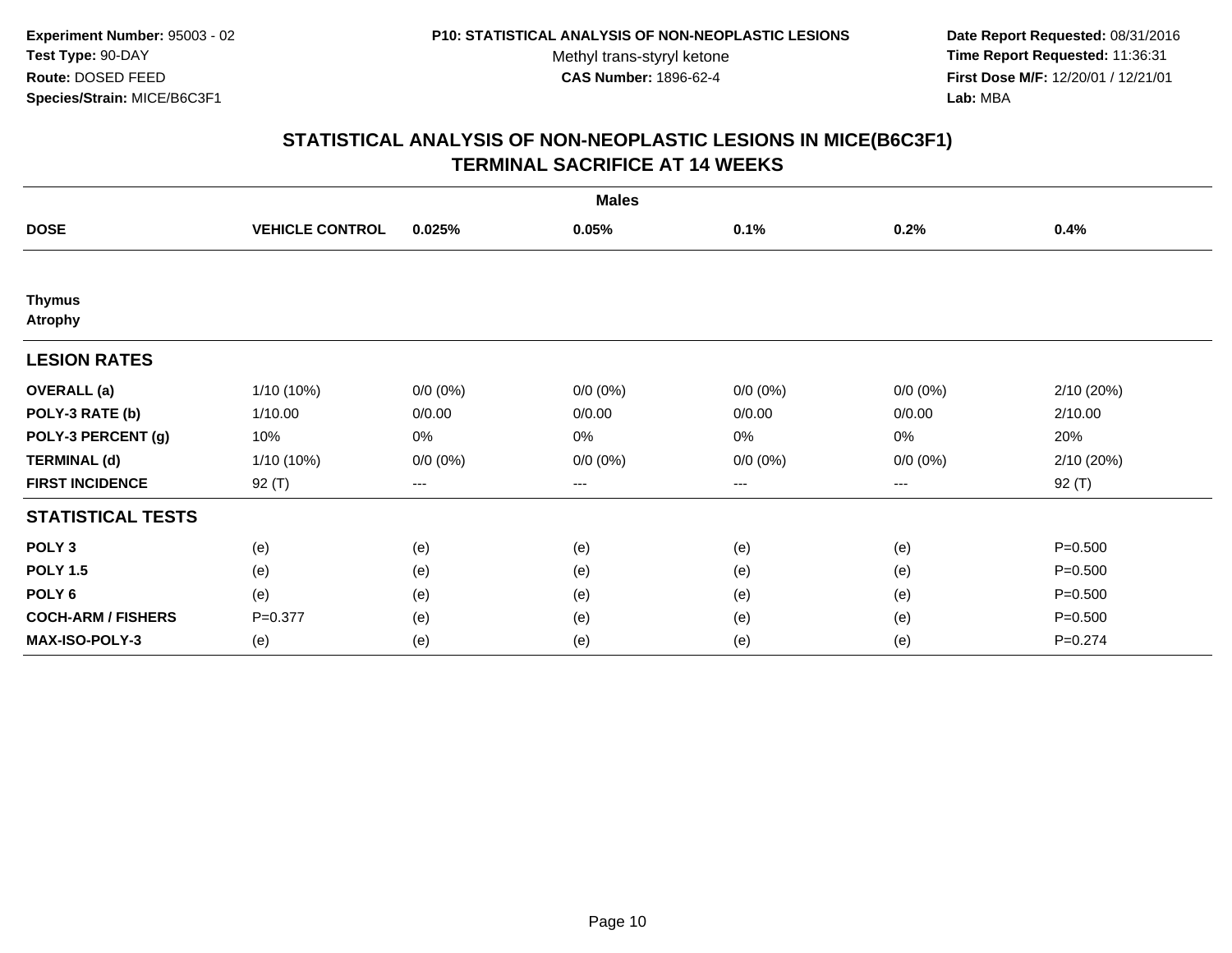**Date Report Requested:** 08/31/2016 **Time Report Requested:** 11:36:31 **First Dose M/F:** 12/20/01 / 12/21/01<br>Lab: MBA **Lab:** MBA

| <b>Males</b>                          |                        |             |             |             |             |              |
|---------------------------------------|------------------------|-------------|-------------|-------------|-------------|--------------|
| <b>DOSE</b>                           | <b>VEHICLE CONTROL</b> | 0.025%      | 0.05%       | 0.1%        | 0.2%        | 0.4%         |
|                                       |                        |             |             |             |             |              |
| <b>Thymus</b><br><b>Atrophy Focal</b> |                        |             |             |             |             |              |
| <b>LESION RATES</b>                   |                        |             |             |             |             |              |
| <b>OVERALL</b> (a)                    | $1/10(10\%)$           | $0/0 (0\%)$ | $0/0 (0\%)$ | $0/0 (0\%)$ | $0/0 (0\%)$ | $0/10(0\%)$  |
| POLY-3 RATE (b)                       | 1/10.00                | 0/0.00      | 0/0.00      | 0/0.00      | 0/0.00      | 0/10.00      |
| POLY-3 PERCENT (g)                    | 10%                    | 0%          | 0%          | 0%          | 0%          | 0%           |
| <b>TERMINAL (d)</b>                   | $1/10(10\%)$           | $0/0 (0\%)$ | $0/0 (0\%)$ | $0/0 (0\%)$ | $0/0 (0\%)$ | $0/10(0\%)$  |
| <b>FIRST INCIDENCE</b>                | 92 (T)                 | ---         | ---         | $--$        | $--$        | ---          |
| <b>STATISTICAL TESTS</b>              |                        |             |             |             |             |              |
| POLY <sub>3</sub>                     | (e)                    | (e)         | (e)         | (e)         | (e)         | P=0.500N     |
| <b>POLY 1.5</b>                       | (e)                    | (e)         | (e)         | (e)         | (e)         | $P = 0.500N$ |
| POLY <sub>6</sub>                     | (e)                    | (e)         | (e)         | (e)         | (e)         | P=0.500N     |
| <b>COCH-ARM / FISHERS</b>             | P=0.304N               | (e)         | (e)         | (e)         | (e)         | P=0.500N     |
| MAX-ISO-POLY-3                        | (e)                    | (e)         | (e)         | (e)         | (e)         | P=0.158N     |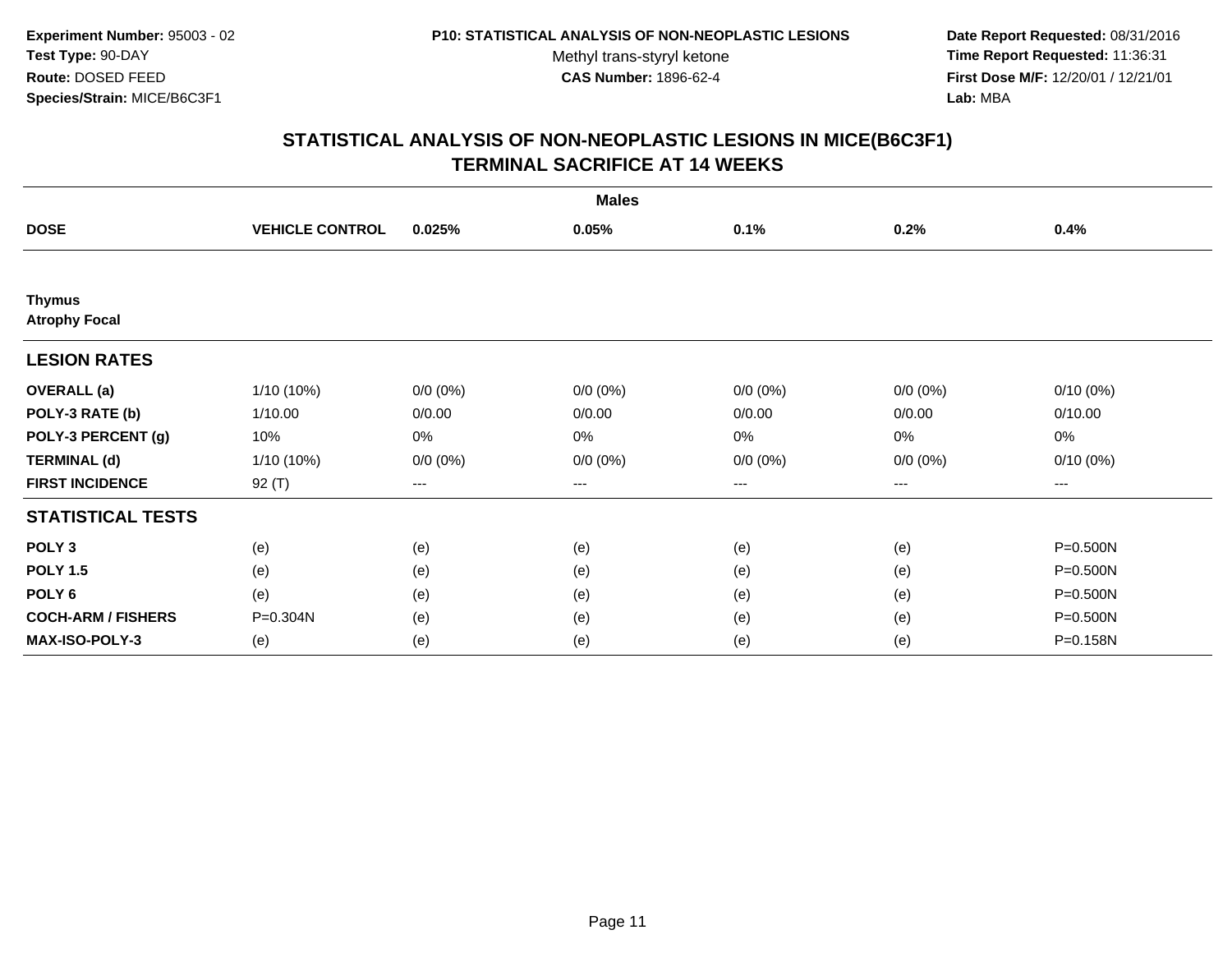**Date Report Requested:** 08/31/2016 **Time Report Requested:** 11:36:31 **First Dose M/F:** 12/20/01 / 12/21/01<br>Lab: MBA **Lab:** MBA

| <b>Males</b>              |                        |             |             |             |             |             |
|---------------------------|------------------------|-------------|-------------|-------------|-------------|-------------|
| <b>DOSE</b>               | <b>VEHICLE CONTROL</b> | 0.025%      | 0.05%       | 0.1%        | 0.2%        | 0.4%        |
|                           |                        |             |             |             |             |             |
| <b>Thymus</b><br>Cyst     |                        |             |             |             |             |             |
| <b>LESION RATES</b>       |                        |             |             |             |             |             |
| <b>OVERALL</b> (a)        | $0/10(0\%)$            | $0/0 (0\%)$ | $0/0 (0\%)$ | $0/0 (0\%)$ | $0/0 (0\%)$ | 1/10 (10%)  |
| POLY-3 RATE (b)           | 0/10.00                | 0/0.00      | 0/0.00      | 0/0.00      | 0/0.00      | 1/10.00     |
| POLY-3 PERCENT (g)        | 0%                     | $0\%$       | 0%          | 0%          | 0%          | 10%         |
| <b>TERMINAL (d)</b>       | $0/10(0\%)$            | $0/0 (0\%)$ | $0/0 (0\%)$ | $0/0 (0\%)$ | $0/0 (0\%)$ | 1/10 (10%)  |
| <b>FIRST INCIDENCE</b>    | $\cdots$               | $\cdots$    | $\cdots$    | $\cdots$    | $\cdots$    | 92 (T)      |
| <b>STATISTICAL TESTS</b>  |                        |             |             |             |             |             |
| POLY <sub>3</sub>         | (e)                    | (e)         | (e)         | (e)         | (e)         | $P = 0.500$ |
| <b>POLY 1.5</b>           | (e)                    | (e)         | (e)         | (e)         | (e)         | $P = 0.500$ |
| POLY <sub>6</sub>         | (e)                    | (e)         | (e)         | (e)         | (e)         | $P = 0.500$ |
| <b>COCH-ARM / FISHERS</b> | $P = 0.304$            | (e)         | (e)         | (e)         | (e)         | $P = 0.500$ |
| <b>MAX-ISO-POLY-3</b>     | (e)                    | (e)         | (e)         | (e)         | (e)         | $P = 0.158$ |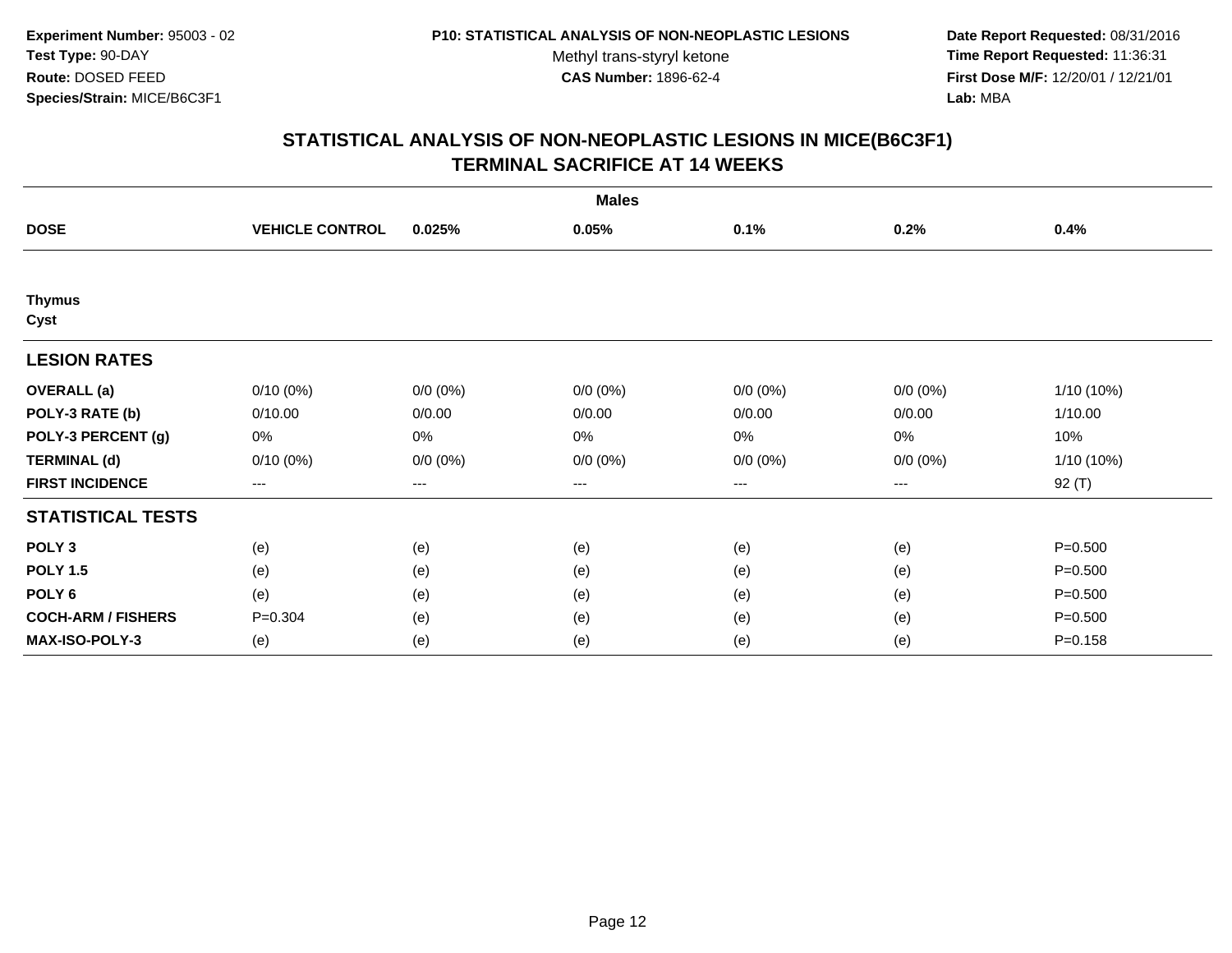**Date Report Requested:** 08/31/2016 **Time Report Requested:** 11:36:31 **First Dose M/F:** 12/20/01 / 12/21/01<br>Lab: MBA **Lab:** MBA

| <b>Males</b>                     |                        |             |             |             |             |            |
|----------------------------------|------------------------|-------------|-------------|-------------|-------------|------------|
| <b>DOSE</b>                      | <b>VEHICLE CONTROL</b> | 0.025%      | 0.05%       | 0.1%        | 0.2%        | 0.4%       |
|                                  |                        |             |             |             |             |            |
| <b>Thymus</b><br><b>Necrosis</b> |                        |             |             |             |             |            |
| <b>LESION RATES</b>              |                        |             |             |             |             |            |
| <b>OVERALL</b> (a)               | 2/10 (20%)             | $0/0 (0\%)$ | $0/0 (0\%)$ | $0/0 (0\%)$ | $0/0 (0\%)$ | 1/10 (10%) |
| POLY-3 RATE (b)                  | 2/10.00                | 0/0.00      | 0/0.00      | 0/0.00      | 0/0.00      | 1/10.00    |
| POLY-3 PERCENT (g)               | 20%                    | 0%          | 0%          | 0%          | 0%          | 10%        |
| <b>TERMINAL (d)</b>              | 2/10 (20%)             | $0/0 (0\%)$ | $0/0 (0\%)$ | $0/0 (0\%)$ | $0/0 (0\%)$ | 1/10 (10%) |
| <b>FIRST INCIDENCE</b>           | $92($ T)               | ---         | $--$        | $--$        | $--$        | 92 (T)     |
| <b>STATISTICAL TESTS</b>         |                        |             |             |             |             |            |
| POLY <sub>3</sub>                | (e)                    | (e)         | (e)         | (e)         | (e)         | P=0.500N   |
| <b>POLY 1.5</b>                  | (e)                    | (e)         | (e)         | (e)         | (e)         | P=0.500N   |
| POLY <sub>6</sub>                | (e)                    | (e)         | (e)         | (e)         | (e)         | P=0.500N   |
| <b>COCH-ARM / FISHERS</b>        | P=0.377N               | (e)         | (e)         | (e)         | (e)         | P=0.500N   |
| MAX-ISO-POLY-3                   | (e)                    | (e)         | (e)         | (e)         | (e)         | P=0.274N   |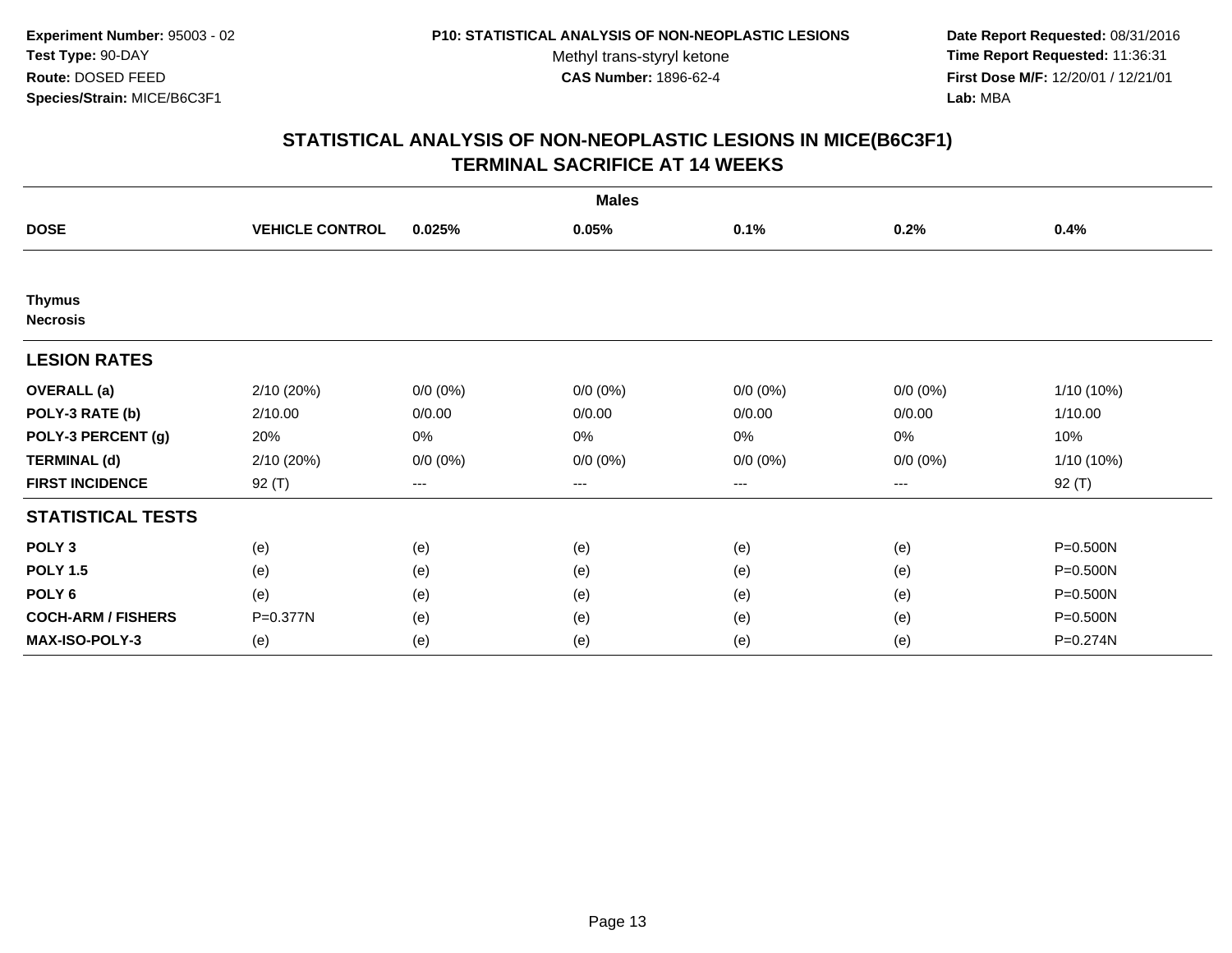**Date Report Requested:** 08/31/2016 **Time Report Requested:** 11:36:31 **First Dose M/F:** 12/20/01 / 12/21/01<br>Lab: MBA **Lab:** MBA

|                                                                | <b>Females</b>         |             |             |             |                        |              |  |  |  |
|----------------------------------------------------------------|------------------------|-------------|-------------|-------------|------------------------|--------------|--|--|--|
| <b>DOSE</b>                                                    | <b>VEHICLE CONTROL</b> | 0.025%      | 0.05%       | 0.1%        | 0.2%                   | 0.4%         |  |  |  |
|                                                                |                        |             |             |             |                        |              |  |  |  |
| <b>Adrenal Cortex: Subcapsular</b><br><b>Hyperplasia Focal</b> |                        |             |             |             |                        |              |  |  |  |
| <b>LESION RATES</b>                                            |                        |             |             |             |                        |              |  |  |  |
| <b>OVERALL</b> (a)                                             | 9/9 (100%)             | $0/0 (0\%)$ | $0/0 (0\%)$ | $0/0 (0\%)$ | $0/0 (0\%)$            | 10/10 (100%) |  |  |  |
| POLY-3 RATE (b)                                                | 9/9.00                 | 0/0.00      | 0/0.00      | 0/0.00      | 0/0.00                 | 10/10.00     |  |  |  |
| POLY-3 PERCENT (g)                                             | 100%                   | 0%          | 0%          | 0%          | 0%                     | 100%         |  |  |  |
| <b>TERMINAL (d)</b>                                            | 9/9 (100%)             | $0/0 (0\%)$ | $0/0 (0\%)$ | $0/0 (0\%)$ | $0/0 (0\%)$            | 10/10 (100%) |  |  |  |
| <b>FIRST INCIDENCE</b>                                         | 92 (T)                 | ---         | ---         | $---$       | $\qquad \qquad \cdots$ | $92($ T)     |  |  |  |
| <b>STATISTICAL TESTS</b>                                       |                        |             |             |             |                        |              |  |  |  |
| POLY <sub>3</sub>                                              | (e)                    | (e)         | (e)         | (e)         | (e)                    | (e)          |  |  |  |
| <b>POLY 1.5</b>                                                | (e)                    | (e)         | (e)         | (e)         | (e)                    | (e)          |  |  |  |
| POLY <sub>6</sub>                                              | (e)                    | (e)         | (e)         | (e)         | (e)                    | (e)          |  |  |  |
| <b>COCH-ARM / FISHERS</b>                                      | (e)                    | (e)         | (e)         | (e)         | (e)                    | (e)          |  |  |  |
| MAX-ISO-POLY-3                                                 | (e)                    | (e)         | (e)         | (e)         | (e)                    | (e)          |  |  |  |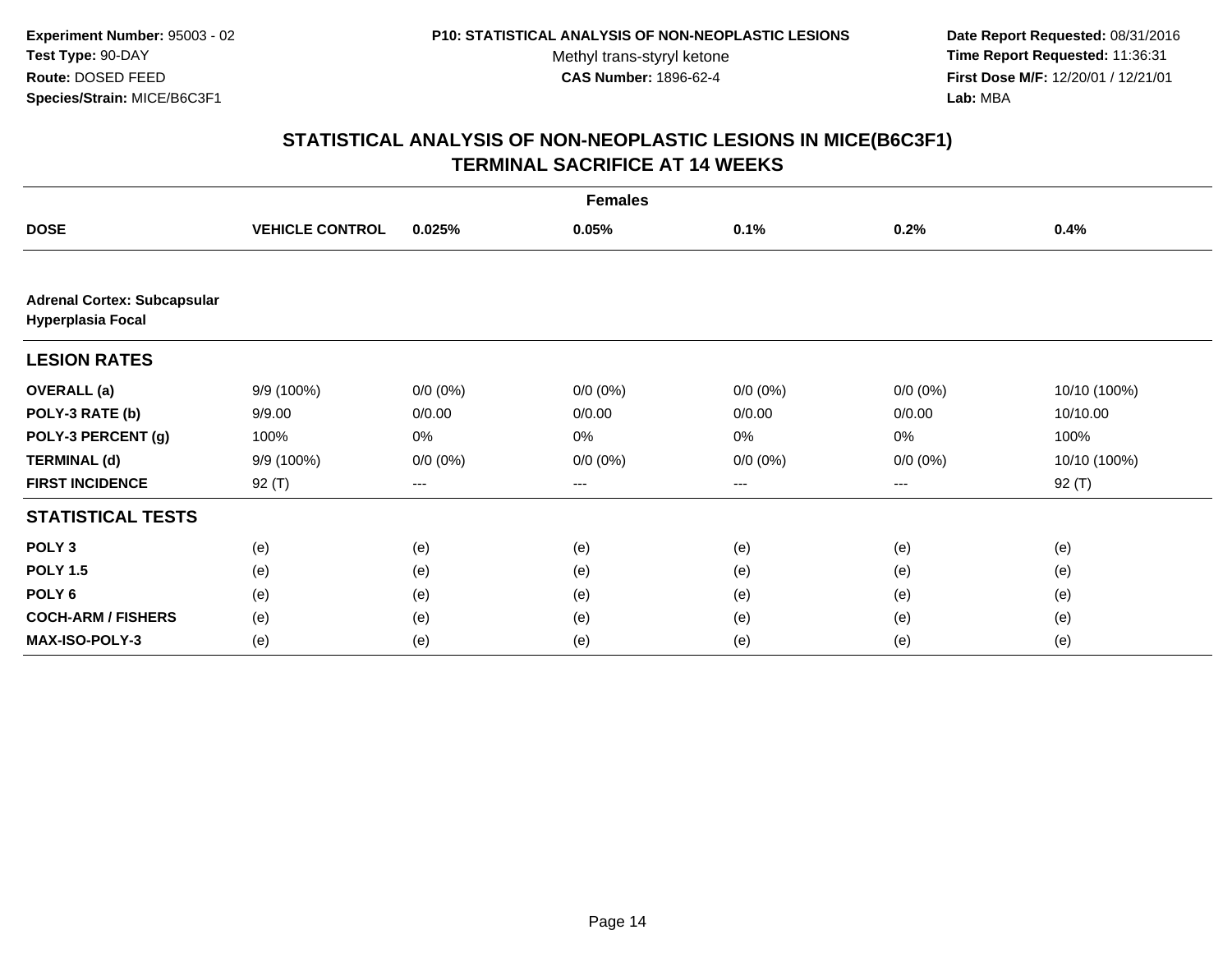**Date Report Requested:** 08/31/2016 **Time Report Requested:** 11:36:31 **First Dose M/F:** 12/20/01 / 12/21/01<br>Lab: MBA **Lab:** MBA

| <b>Females</b>                             |                        |                   |             |             |             |             |  |  |
|--------------------------------------------|------------------------|-------------------|-------------|-------------|-------------|-------------|--|--|
| <b>DOSE</b>                                | <b>VEHICLE CONTROL</b> | 0.025%            | 0.05%       | 0.1%        | 0.2%        | 0.4%        |  |  |
|                                            |                        |                   |             |             |             |             |  |  |
| <b>Kidney: Renal Tubule</b><br>Nephropathy |                        |                   |             |             |             |             |  |  |
| <b>LESION RATES</b>                        |                        |                   |             |             |             |             |  |  |
| <b>OVERALL</b> (a)                         | $0/9(0\%)$             | $0/10(0\%)$       | $0/10(0\%)$ | $0/10(0\%)$ | $0/10(0\%)$ | 1/10 (10%)  |  |  |
| POLY-3 RATE (b)                            | 0/9.00                 | 0/10.00           | 0/10.00     | 0/10.00     | 0/10.00     | 1/10.00     |  |  |
| POLY-3 PERCENT (g)                         | 0%                     | 0%                | 0%          | 0%          | 0%          | 10%         |  |  |
| <b>TERMINAL (d)</b>                        | $0/9(0\%)$             | $0/10(0\%)$       | $0/10(0\%)$ | $0/10(0\%)$ | $0/10(0\%)$ | 1/10 (10%)  |  |  |
| <b>FIRST INCIDENCE</b>                     | ---                    | $\qquad \qquad -$ | ---         | ---         | $\cdots$    | 92 (T)      |  |  |
| <b>STATISTICAL TESTS</b>                   |                        |                   |             |             |             |             |  |  |
| POLY <sub>3</sub>                          | $P = 0.110$            | (e)               | (e)         | (e)         | (e)         | $P = 0.521$ |  |  |
| <b>POLY 1.5</b>                            | $P = 0.110$            | (e)               | (e)         | (e)         | (e)         | $P = 0.521$ |  |  |
| POLY <sub>6</sub>                          | $P = 0.110$            | (e)               | (e)         | (e)         | (e)         | $P = 0.521$ |  |  |
| <b>COCH-ARM / FISHERS</b>                  | $P = 0.108$            | (e)               | (e)         | (e)         | (e)         | $P = 0.526$ |  |  |
| MAX-ISO-POLY-3                             | $P = 0.051$            | (e)               | (e)         | (e)         | (e)         | $P=0.178$   |  |  |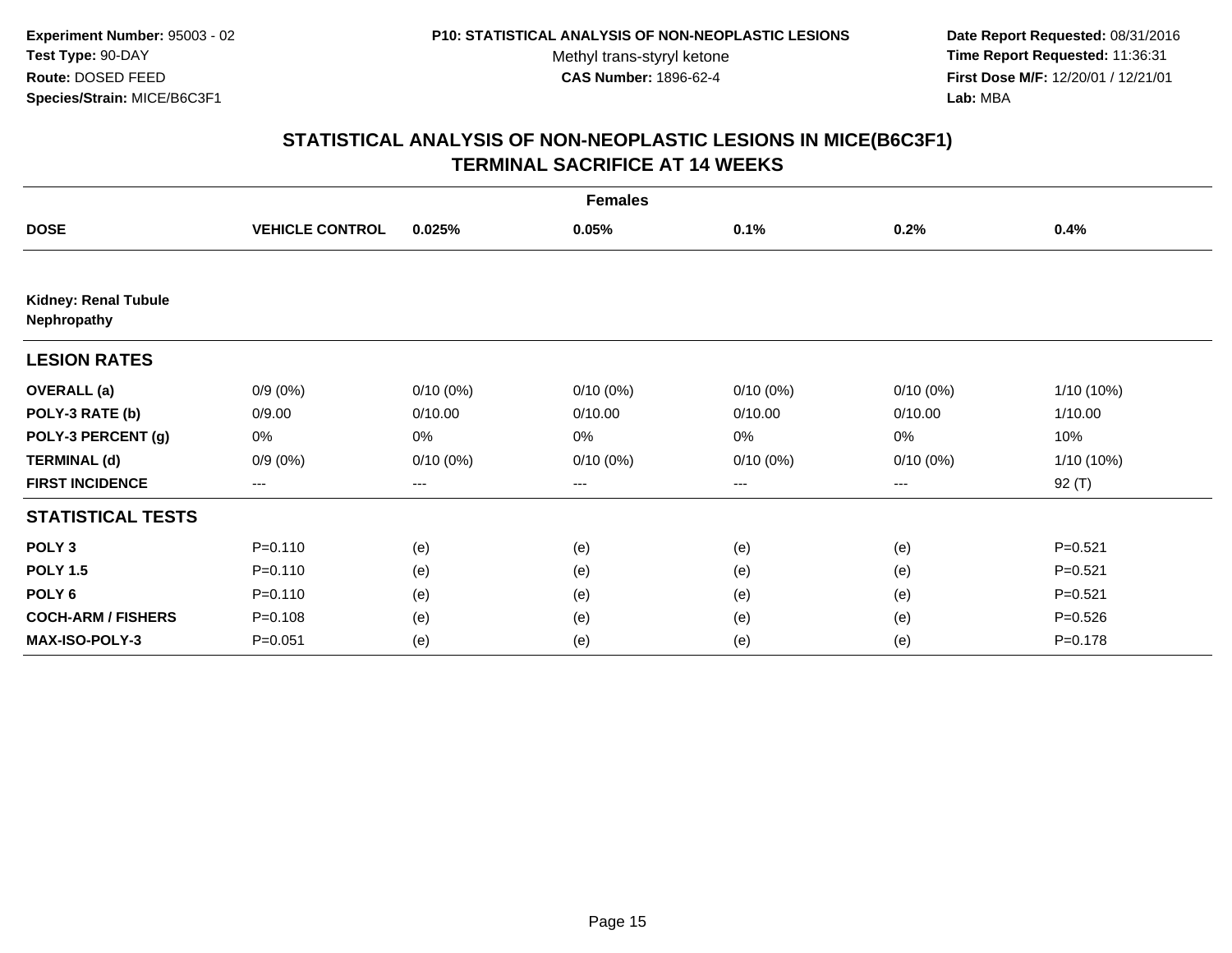**Date Report Requested:** 08/31/2016 **Time Report Requested:** 11:36:31 **First Dose M/F:** 12/20/01 / 12/21/01<br>Lab: MBA **Lab:** MBA

|                                                                 | <b>Females</b>         |             |             |             |             |             |  |  |  |
|-----------------------------------------------------------------|------------------------|-------------|-------------|-------------|-------------|-------------|--|--|--|
| <b>DOSE</b>                                                     | <b>VEHICLE CONTROL</b> | 0.025%      | 0.05%       | 0.1%        | 0.2%        | 0.4%        |  |  |  |
|                                                                 |                        |             |             |             |             |             |  |  |  |
| <b>Kidney: Renal Tubule</b><br><b>Vacuolization Cytoplasmic</b> |                        |             |             |             |             |             |  |  |  |
| <b>LESION RATES</b>                                             |                        |             |             |             |             |             |  |  |  |
| <b>OVERALL</b> (a)                                              | $0/9(0\%)$             | $0/10(0\%)$ | $0/10(0\%)$ | $0/10(0\%)$ | $0/10(0\%)$ | $0/10(0\%)$ |  |  |  |
| POLY-3 RATE (b)                                                 | 0/9.00                 | 0/10.00     | 0/10.00     | 0/10.00     | 0/10.00     | 0/10.00     |  |  |  |
| POLY-3 PERCENT (g)                                              | 0%                     | 0%          | 0%          | 0%          | 0%          | 0%          |  |  |  |
| <b>TERMINAL (d)</b>                                             | $0/9(0\%)$             | $0/10(0\%)$ | 0/10(0%)    | $0/10(0\%)$ | 0/10(0%)    | $0/10(0\%)$ |  |  |  |
| <b>FIRST INCIDENCE</b>                                          | ---                    | ---         | ---         | $--$        | ---         | ---         |  |  |  |
| <b>STATISTICAL TESTS</b>                                        |                        |             |             |             |             |             |  |  |  |
| POLY <sub>3</sub>                                               | (n)                    | (n)         | (n)         | (n)         | (n)         | (n)         |  |  |  |
| <b>POLY 1.5</b>                                                 | (n)                    | (n)         | (n)         | (n)         | (n)         | (n)         |  |  |  |
| POLY 6                                                          | (n)                    | (n)         | (n)         | (n)         | (n)         | (n)         |  |  |  |
| <b>COCH-ARM / FISHERS</b>                                       | (n)                    | (n)         | (n)         | (n)         | (n)         | (n)         |  |  |  |
| MAX-ISO-POLY-3                                                  | (n)                    | (n)         | (n)         | (n)         | (n)         | (n)         |  |  |  |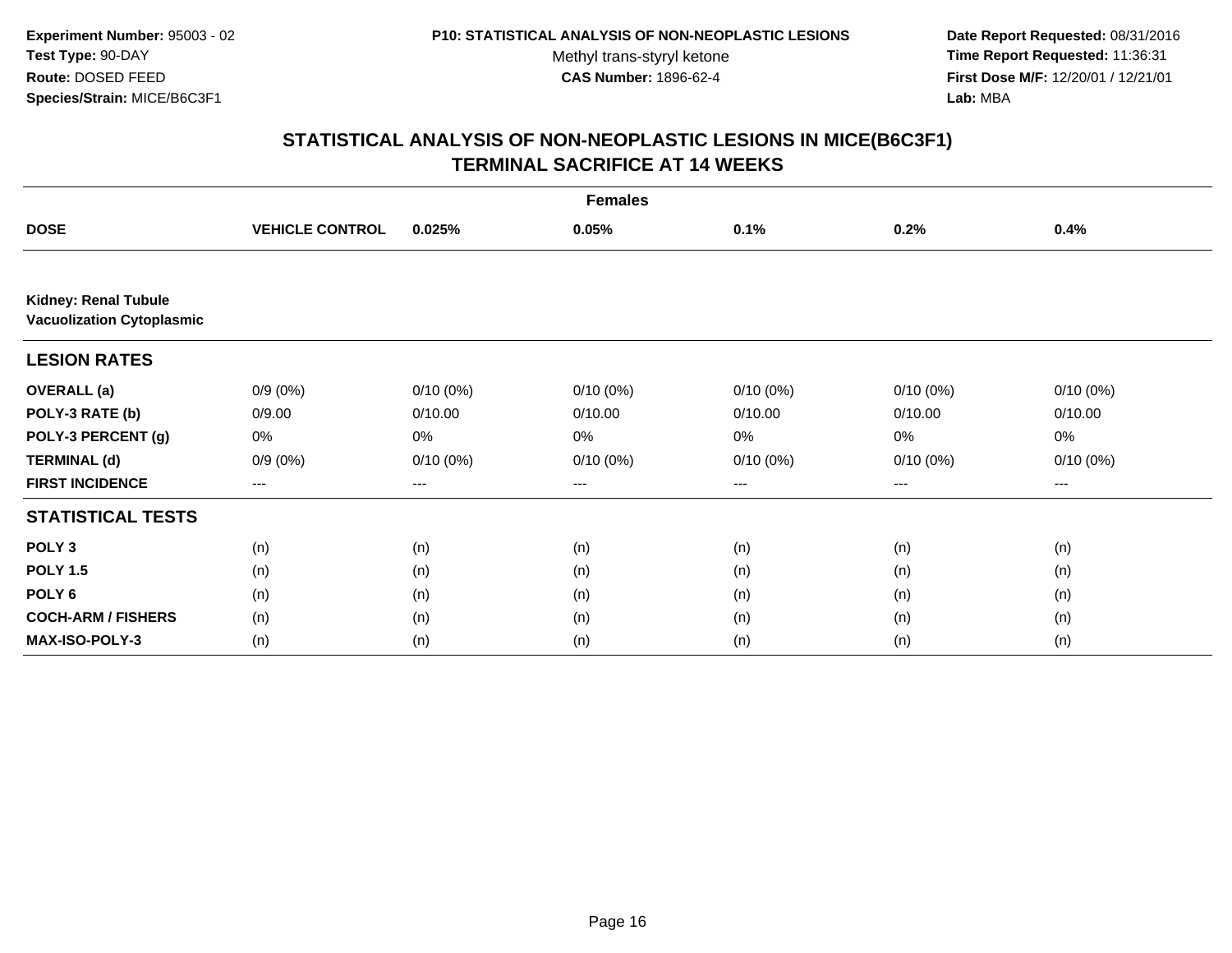**Date Report Requested:** 08/31/2016 **Time Report Requested:** 11:36:31 **First Dose M/F:** 12/20/01 / 12/21/01<br>Lab: MBA **Lab:** MBA

|                                            | <b>Females</b>         |                   |             |             |                        |              |  |  |  |
|--------------------------------------------|------------------------|-------------------|-------------|-------------|------------------------|--------------|--|--|--|
| <b>DOSE</b>                                | <b>VEHICLE CONTROL</b> | 0.025%            | 0.05%       | 0.1%        | 0.2%                   | 0.4%         |  |  |  |
|                                            |                        |                   |             |             |                        |              |  |  |  |
| Liver: Hepatocyte<br><b>Necrosis Focal</b> |                        |                   |             |             |                        |              |  |  |  |
| <b>LESION RATES</b>                        |                        |                   |             |             |                        |              |  |  |  |
| <b>OVERALL</b> (a)                         | 1/9 (11%)              | $0/0 (0\%)$       | $0/0 (0\%)$ | $0/0 (0\%)$ | $0/0 (0\%)$            | $1/10(10\%)$ |  |  |  |
| POLY-3 RATE (b)                            | 1/9.00                 | 0/0.00            | 0/0.00      | 0/0.00      | 0/0.00                 | 1/10.00      |  |  |  |
| POLY-3 PERCENT (g)                         | 11.1%                  | 0%                | 0%          | 0%          | $0\%$                  | 10%          |  |  |  |
| <b>TERMINAL (d)</b>                        | 1/9(11%)               | $0/0 (0\%)$       | $0/0 (0\%)$ | $0/0 (0\%)$ | $0/0 (0\%)$            | $1/10(10\%)$ |  |  |  |
| <b>FIRST INCIDENCE</b>                     | $92($ T)               | $\qquad \qquad -$ | ---         | $\cdots$    | $\qquad \qquad \cdots$ | 92 (T)       |  |  |  |
| <b>STATISTICAL TESTS</b>                   |                        |                   |             |             |                        |              |  |  |  |
| POLY <sub>3</sub>                          | (e)                    | (e)               | (e)         | (e)         | (e)                    | P=0.737N     |  |  |  |
| <b>POLY 1.5</b>                            | (e)                    | (e)               | (e)         | (e)         | (e)                    | P=0.737N     |  |  |  |
| POLY <sub>6</sub>                          | (e)                    | (e)               | (e)         | (e)         | (e)                    | P=0.737N     |  |  |  |
| <b>COCH-ARM / FISHERS</b>                  | P=0.616N               | (e)               | (e)         | (e)         | (e)                    | P=0.737N     |  |  |  |
| MAX-ISO-POLY-3                             | (e)                    | (e)               | (e)         | (e)         | (e)                    | P=0.469N     |  |  |  |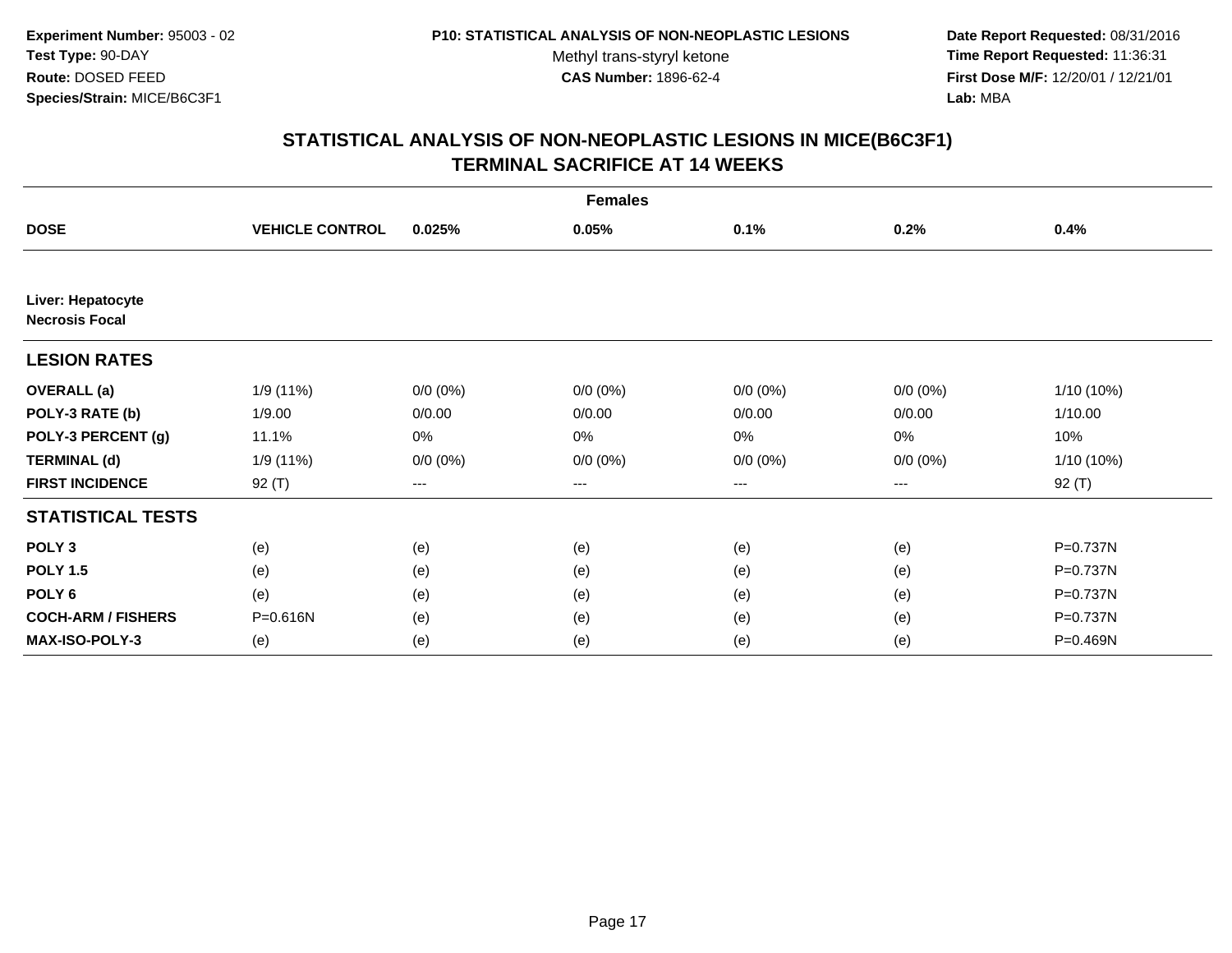**Date Report Requested:** 08/31/2016 **Time Report Requested:** 11:36:31 **First Dose M/F:** 12/20/01 / 12/21/01<br>Lab: MBA **Lab:** MBA

|                                                   | <b>Females</b>         |             |             |             |             |              |  |  |  |
|---------------------------------------------------|------------------------|-------------|-------------|-------------|-------------|--------------|--|--|--|
| <b>DOSE</b>                                       | <b>VEHICLE CONTROL</b> | 0.025%      | 0.05%       | 0.1%        | 0.2%        | 0.4%         |  |  |  |
|                                                   |                        |             |             |             |             |              |  |  |  |
| Lung: Perivascular<br><b>Inflammation Chronic</b> |                        |             |             |             |             |              |  |  |  |
| <b>LESION RATES</b>                               |                        |             |             |             |             |              |  |  |  |
| <b>OVERALL</b> (a)                                | $0/9(0\%)$             | $0/0 (0\%)$ | $0/0 (0\%)$ | $0/0 (0\%)$ | $0/0 (0\%)$ | $1/10(10\%)$ |  |  |  |
| POLY-3 RATE (b)                                   | 0/9.00                 | 0/0.00      | 0/0.00      | 0/0.00      | 0/0.00      | 1/10.00      |  |  |  |
| POLY-3 PERCENT (g)                                | 0%                     | 0%          | 0%          | 0%          | 0%          | 10%          |  |  |  |
| <b>TERMINAL (d)</b>                               | $0/9(0\%)$             | $0/0 (0\%)$ | $0/0 (0\%)$ | $0/0 (0\%)$ | $0/0 (0\%)$ | 1/10 (10%)   |  |  |  |
| <b>FIRST INCIDENCE</b>                            | ---                    | ---         | $\cdots$    | ---         | ---         | 92 (T)       |  |  |  |
| <b>STATISTICAL TESTS</b>                          |                        |             |             |             |             |              |  |  |  |
| POLY <sub>3</sub>                                 | (e)                    | (e)         | (e)         | (e)         | (e)         | $P = 0.521$  |  |  |  |
| <b>POLY 1.5</b>                                   | (e)                    | (e)         | (e)         | (e)         | (e)         | $P = 0.521$  |  |  |  |
| POLY 6                                            | (e)                    | (e)         | (e)         | (e)         | (e)         | $P=0.521$    |  |  |  |
| <b>COCH-ARM / FISHERS</b>                         | $P=0.323$              | (e)         | (e)         | (e)         | (e)         | $P = 0.526$  |  |  |  |
| <b>MAX-ISO-POLY-3</b>                             | (e)                    | (e)         | (e)         | (e)         | (e)         | $P = 0.178$  |  |  |  |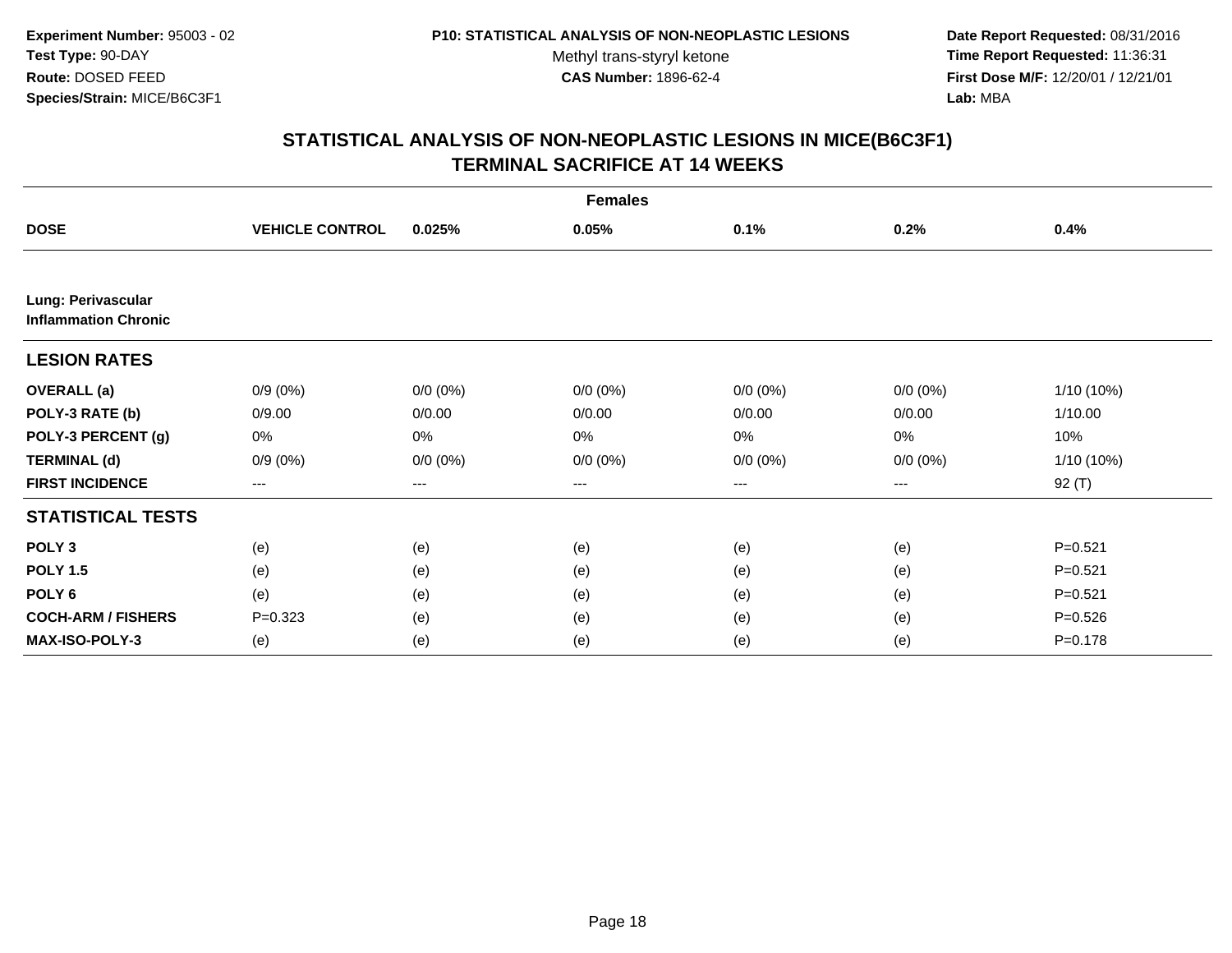**Date Report Requested:** 08/31/2016 **Time Report Requested:** 11:36:31 **First Dose M/F:** 12/20/01 / 12/21/01<br>Lab: MBA **Lab:** MBA

| <b>Females</b>                                      |                        |             |             |                        |             |             |  |  |
|-----------------------------------------------------|------------------------|-------------|-------------|------------------------|-------------|-------------|--|--|
| <b>DOSE</b>                                         | <b>VEHICLE CONTROL</b> | 0.025%      | 0.05%       | 0.1%                   | 0.2%        | 0.4%        |  |  |
|                                                     |                        |             |             |                        |             |             |  |  |
| <b>Lymph Node: Inguinal</b><br>Hyperplasia Lymphoid |                        |             |             |                        |             |             |  |  |
| <b>LESION RATES</b>                                 |                        |             |             |                        |             |             |  |  |
| <b>OVERALL</b> (a)                                  | 1/1 (100%)             | $0/0 (0\%)$ | $0/0 (0\%)$ | $0/0 (0\%)$            | $0/0 (0\%)$ | $0/0 (0\%)$ |  |  |
| POLY-3 RATE (b)                                     | 1/1.00                 | 0/0.00      | 0/0.00      | 0/0.00                 | 0/0.00      | 0/0.00      |  |  |
| POLY-3 PERCENT (g)                                  | 100%                   | 0%          | 0%          | 0%                     | $0\%$       | 0%          |  |  |
| <b>TERMINAL (d)</b>                                 | 1/1 (100%)             | $0/0 (0\%)$ | $0/0 (0\%)$ | $0/0 (0\%)$            | $0/0 (0\%)$ | $0/0 (0\%)$ |  |  |
| <b>FIRST INCIDENCE</b>                              | 92 (T)                 | $---$       | ---         | $\qquad \qquad \cdots$ | ---         | ---         |  |  |
| <b>STATISTICAL TESTS</b>                            |                        |             |             |                        |             |             |  |  |
| POLY <sub>3</sub>                                   | (e)                    | (e)         | (e)         | (e)                    | (e)         | (e)         |  |  |
| <b>POLY 1.5</b>                                     | (e)                    | (e)         | (e)         | (e)                    | (e)         | (e)         |  |  |
| POLY <sub>6</sub>                                   | (e)                    | (e)         | (e)         | (e)                    | (e)         | (e)         |  |  |
| <b>COCH-ARM / FISHERS</b>                           | (e)                    | (e)         | (e)         | (e)                    | (e)         | (e)         |  |  |
| MAX-ISO-POLY-3                                      | (e)                    | (e)         | (e)         | (e)                    | (e)         | (e)         |  |  |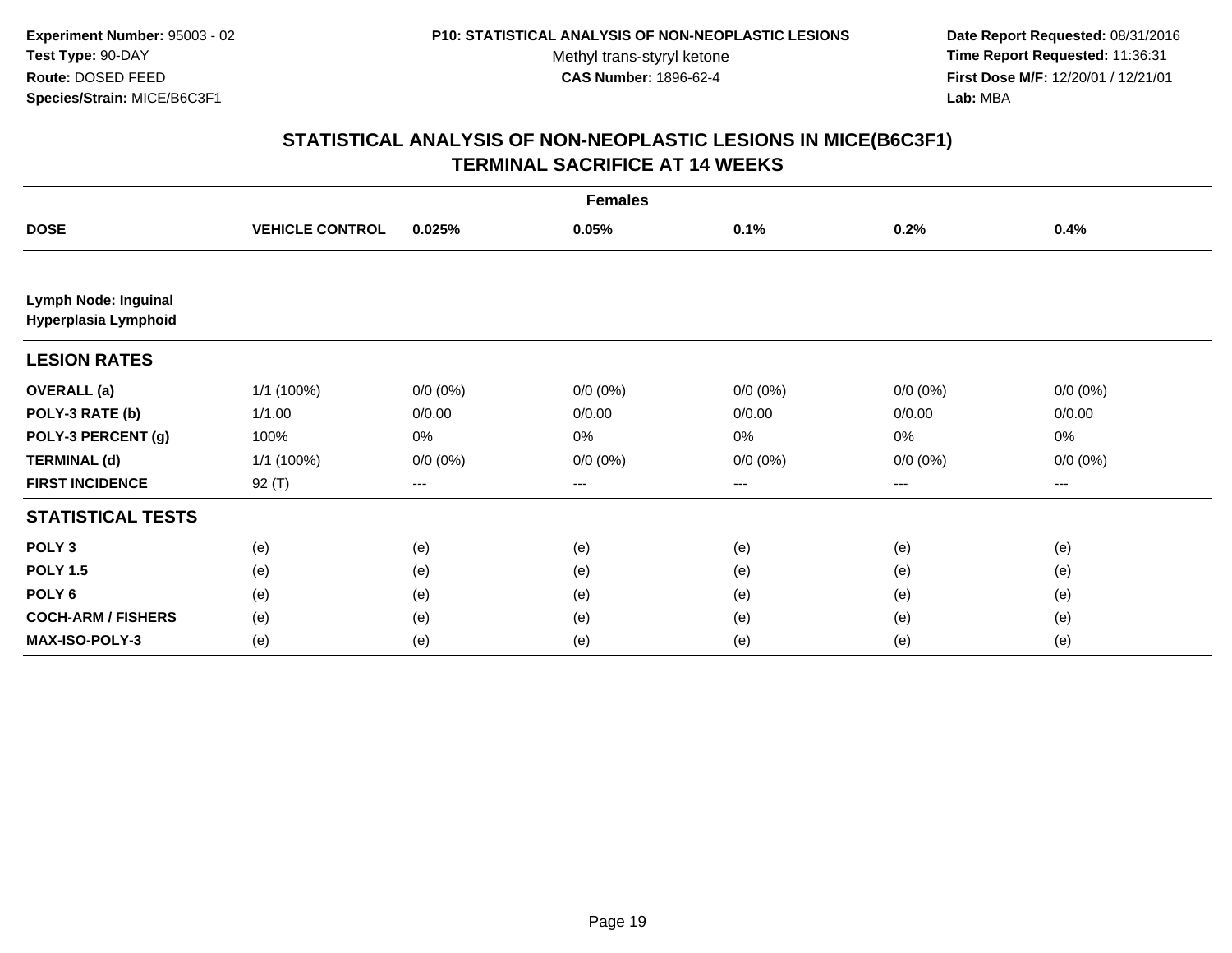**Date Report Requested:** 08/31/2016 **Time Report Requested:** 11:36:31 **First Dose M/F:** 12/20/01 / 12/21/01<br>Lab: MBA **Lab:** MBA

|                                                     | <b>Females</b>         |             |             |             |             |              |  |  |  |
|-----------------------------------------------------|------------------------|-------------|-------------|-------------|-------------|--------------|--|--|--|
| <b>DOSE</b>                                         | <b>VEHICLE CONTROL</b> | 0.025%      | 0.05%       | 0.1%        | 0.2%        | 0.4%         |  |  |  |
|                                                     |                        |             |             |             |             |              |  |  |  |
| <b>Nose: Olfactory Epithelium</b><br><b>Atrophy</b> |                        |             |             |             |             |              |  |  |  |
| <b>LESION RATES</b>                                 |                        |             |             |             |             |              |  |  |  |
| <b>OVERALL</b> (a)                                  | $0/9(0\%)$             | $0/10(0\%)$ | $0/10(0\%)$ | $0/10(0\%)$ | $0/10(0\%)$ | 10/10 (100%) |  |  |  |
| POLY-3 RATE (b)                                     | 0/9.00                 | 0/10.00     | 0/10.00     | 0/10.00     | 0/10.00     | 10/10.00     |  |  |  |
| POLY-3 PERCENT (g)                                  | 0%                     | 0%          | 0%          | 0%          | 0%          | 100%         |  |  |  |
| <b>TERMINAL (d)</b>                                 | $0/9(0\%)$             | $0/10(0\%)$ | $0/10(0\%)$ | 0/10(0%)    | 0/10(0%)    | 10/10 (100%) |  |  |  |
| <b>FIRST INCIDENCE</b>                              | $\qquad \qquad \cdots$ | $---$       | ---         | ---         | $---$       | 92( T )      |  |  |  |
| <b>STATISTICAL TESTS</b>                            |                        |             |             |             |             |              |  |  |  |
| POLY <sub>3</sub>                                   | P<0.001**              | (e)         | (e)         | (e)         | (e)         | P<0.001**    |  |  |  |
| <b>POLY 1.5</b>                                     | P<0.001**              | (e)         | (e)         | (e)         | (e)         | P<0.001**    |  |  |  |
| POLY <sub>6</sub>                                   | P<0.001**              | (e)         | (e)         | (e)         | (e)         | P<0.001**    |  |  |  |
| <b>COCH-ARM / FISHERS</b>                           | P<0.001**              | (e)         | (e)         | (e)         | (e)         | P<0.001**    |  |  |  |
| <b>MAX-ISO-POLY-3</b>                               | P<0.001**              | (e)         | (e)         | (e)         | (e)         | (e)          |  |  |  |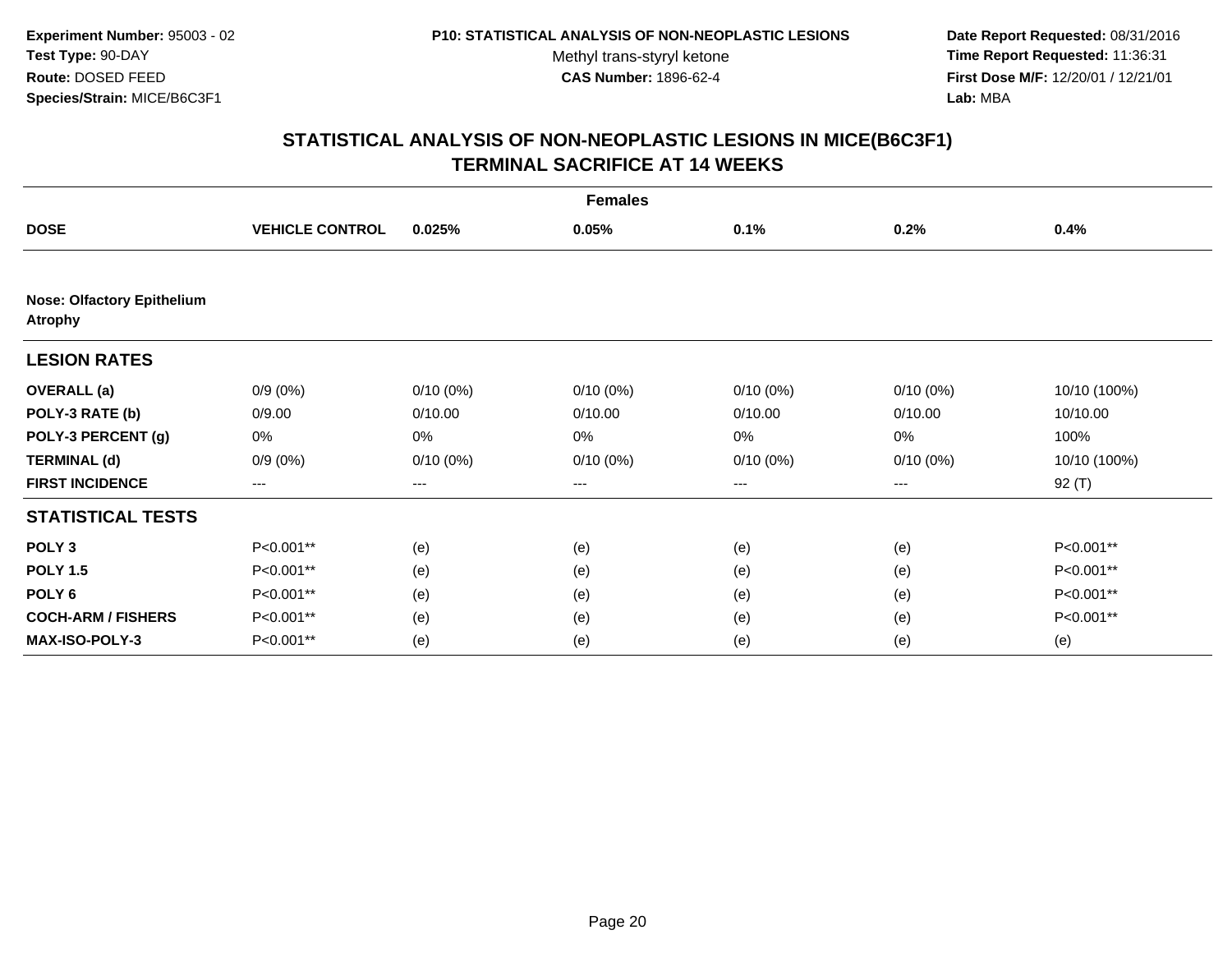**Date Report Requested:** 08/31/2016 **Time Report Requested:** 11:36:31 **First Dose M/F:** 12/20/01 / 12/21/01<br>Lab: MBA **Lab:** MBA

| <b>Females</b>                  |                        |                        |             |             |             |              |  |  |
|---------------------------------|------------------------|------------------------|-------------|-------------|-------------|--------------|--|--|
| <b>DOSE</b>                     | <b>VEHICLE CONTROL</b> | 0.025%                 | 0.05%       | 0.1%        | 0.2%        | 0.4%         |  |  |
|                                 |                        |                        |             |             |             |              |  |  |
| <b>Thymus</b><br><b>Atrophy</b> |                        |                        |             |             |             |              |  |  |
| <b>LESION RATES</b>             |                        |                        |             |             |             |              |  |  |
| <b>OVERALL</b> (a)              | 1/9 (11%)              | $0/0 (0\%)$            | $0/0 (0\%)$ | $0/0 (0\%)$ | $0/0(0\%)$  | 3/10 (30%)   |  |  |
| POLY-3 RATE (b)                 | 1/9.00                 | 0/0.00                 | 0/0.00      | 0/0.00      | 0/0.00      | 3/10.00      |  |  |
| POLY-3 PERCENT (g)              | 11.1%                  | 0%                     | 0%          | 0%          | 0%          | 30%          |  |  |
| <b>TERMINAL (d)</b>             | 1/9 (11%)              | $0/0 (0\%)$            | $0/0 (0\%)$ | $0/0 (0\%)$ | $0/0 (0\%)$ | $3/10(30\%)$ |  |  |
| <b>FIRST INCIDENCE</b>          | 92( T )                | $\qquad \qquad \cdots$ | $---$       | ---         | ---         | 92 (T)       |  |  |
| <b>STATISTICAL TESTS</b>        |                        |                        |             |             |             |              |  |  |
| POLY <sub>3</sub>               | (e)                    | (e)                    | (e)         | (e)         | (e)         | $P = 0.333$  |  |  |
| <b>POLY 1.5</b>                 | (e)                    | (e)                    | (e)         | (e)         | (e)         | $P = 0.333$  |  |  |
| POLY <sub>6</sub>               | (e)                    | (e)                    | (e)         | (e)         | (e)         | $P = 0.333$  |  |  |
| <b>COCH-ARM / FISHERS</b>       | $P = 0.234$            | (e)                    | (e)         | (e)         | (e)         | $P = 0.333$  |  |  |
| <b>MAX-ISO-POLY-3</b>           | (e)                    | (e)                    | (e)         | (e)         | (e)         | $P = 0.170$  |  |  |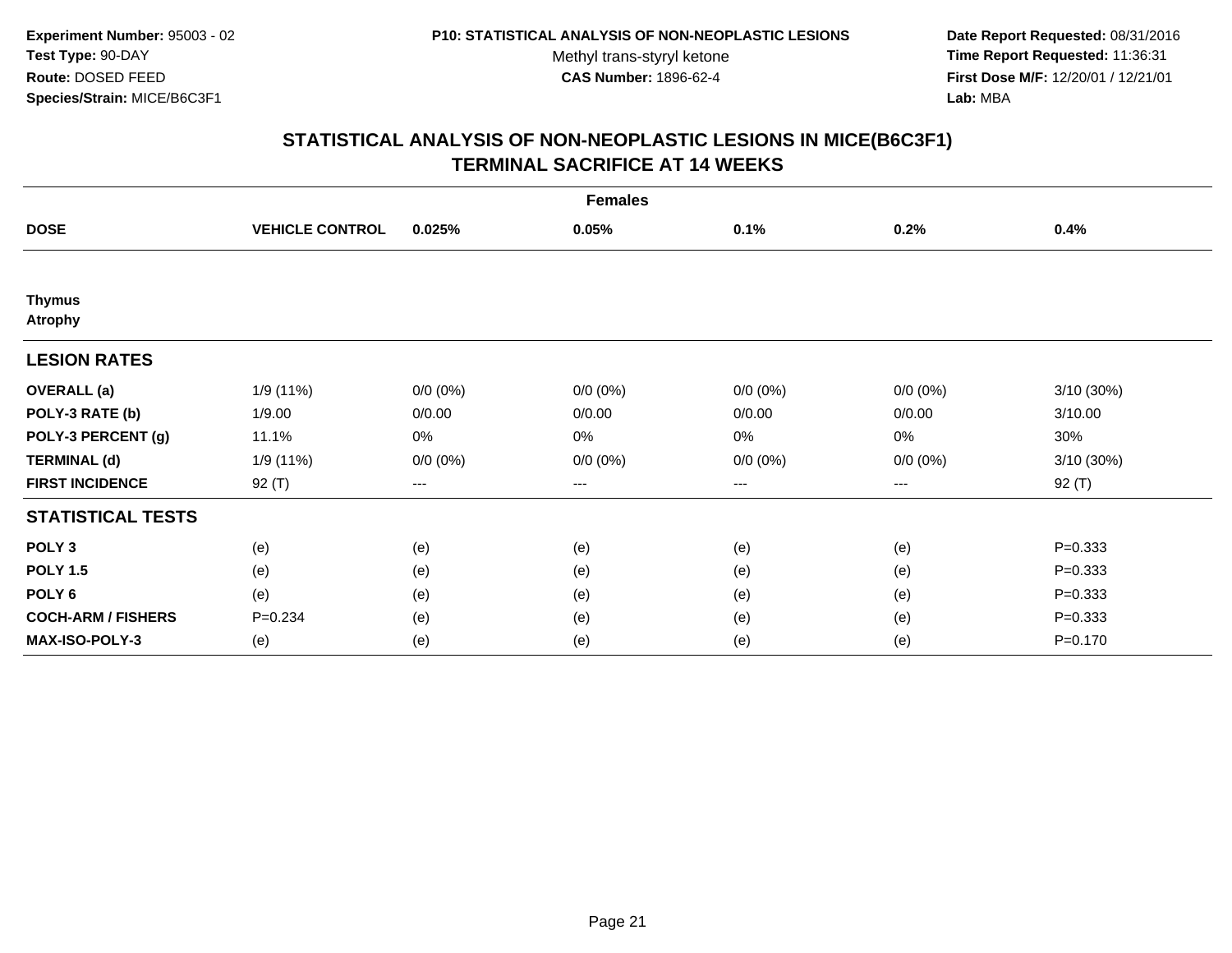**Date Report Requested:** 08/31/2016 **Time Report Requested:** 11:36:31 **First Dose M/F:** 12/20/01 / 12/21/01<br>Lab: MBA **Lab:** MBA

| <b>Females</b>                        |                        |             |             |             |             |             |  |  |
|---------------------------------------|------------------------|-------------|-------------|-------------|-------------|-------------|--|--|
| <b>DOSE</b>                           | <b>VEHICLE CONTROL</b> | 0.025%      | 0.05%       | 0.1%        | 0.2%        | 0.4%        |  |  |
|                                       |                        |             |             |             |             |             |  |  |
| <b>Thymus</b><br><b>Atrophy Focal</b> |                        |             |             |             |             |             |  |  |
| <b>LESION RATES</b>                   |                        |             |             |             |             |             |  |  |
| <b>OVERALL</b> (a)                    | $0/9(0\%)$             | $0/0 (0\%)$ | $0/0 (0\%)$ | $0/0 (0\%)$ | $0/0 (0\%)$ | $0/10(0\%)$ |  |  |
| POLY-3 RATE (b)                       | 0/9.00                 | 0/0.00      | 0/0.00      | 0/0.00      | 0/0.00      | 0/10.00     |  |  |
| POLY-3 PERCENT (g)                    | 0%                     | $0\%$       | 0%          | 0%          | 0%          | 0%          |  |  |
| <b>TERMINAL (d)</b>                   | $0/9(0\%)$             | $0/0 (0\%)$ | $0/0 (0\%)$ | $0/0 (0\%)$ | $0/0 (0\%)$ | $0/10(0\%)$ |  |  |
| <b>FIRST INCIDENCE</b>                | $\cdots$               | $--$        | ---         | ---         | ---         | $--$        |  |  |
| <b>STATISTICAL TESTS</b>              |                        |             |             |             |             |             |  |  |
| POLY <sub>3</sub>                     | (n)                    | (n)         | (n)         | (n)         | (n)         | (n)         |  |  |
| <b>POLY 1.5</b>                       | (n)                    | (n)         | (n)         | (n)         | (n)         | (n)         |  |  |
| POLY <sub>6</sub>                     | (n)                    | (n)         | (n)         | (n)         | (n)         | (n)         |  |  |
| <b>COCH-ARM / FISHERS</b>             | (n)                    | (n)         | (n)         | (n)         | (n)         | (n)         |  |  |
| MAX-ISO-POLY-3                        | (n)                    | (n)         | (n)         | (n)         | (n)         | (n)         |  |  |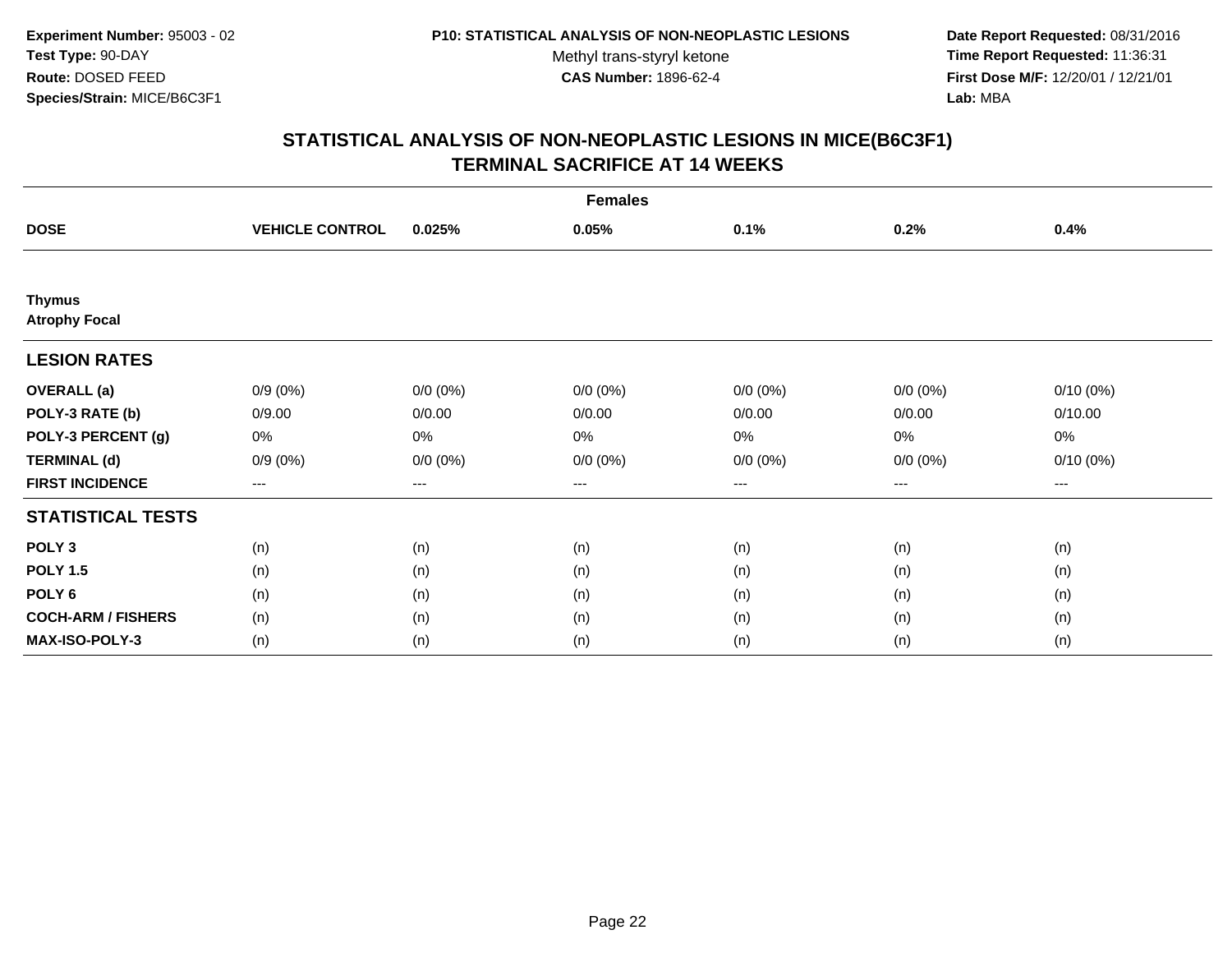**Date Report Requested:** 08/31/2016 **Time Report Requested:** 11:36:31 **First Dose M/F:** 12/20/01 / 12/21/01<br>Lab: MBA **Lab:** MBA

| <b>Females</b>            |                        |             |             |             |             |             |  |  |
|---------------------------|------------------------|-------------|-------------|-------------|-------------|-------------|--|--|
| <b>DOSE</b>               | <b>VEHICLE CONTROL</b> | 0.025%      | 0.05%       | 0.1%        | 0.2%        | 0.4%        |  |  |
|                           |                        |             |             |             |             |             |  |  |
| <b>Thymus</b><br>Cyst     |                        |             |             |             |             |             |  |  |
| <b>LESION RATES</b>       |                        |             |             |             |             |             |  |  |
| <b>OVERALL</b> (a)        | $0/9(0\%)$             | $0/0 (0\%)$ | $0/0 (0\%)$ | $0/0 (0\%)$ | $0/0 (0\%)$ | $0/10(0\%)$ |  |  |
| POLY-3 RATE (b)           | 0/9.00                 | 0/0.00      | 0/0.00      | 0/0.00      | 0/0.00      | 0/10.00     |  |  |
| POLY-3 PERCENT (g)        | 0%                     | $0\%$       | 0%          | 0%          | 0%          | 0%          |  |  |
| <b>TERMINAL (d)</b>       | $0/9(0\%)$             | $0/0 (0\%)$ | $0/0 (0\%)$ | $0/0 (0\%)$ | $0/0 (0\%)$ | $0/10(0\%)$ |  |  |
| <b>FIRST INCIDENCE</b>    | $--$                   | $--$        | ---         | ---         | ---         | $--$        |  |  |
| <b>STATISTICAL TESTS</b>  |                        |             |             |             |             |             |  |  |
| POLY <sub>3</sub>         | (n)                    | (n)         | (n)         | (n)         | (n)         | (n)         |  |  |
| <b>POLY 1.5</b>           | (n)                    | (n)         | (n)         | (n)         | (n)         | (n)         |  |  |
| POLY <sub>6</sub>         | (n)                    | (n)         | (n)         | (n)         | (n)         | (n)         |  |  |
| <b>COCH-ARM / FISHERS</b> | (n)                    | (n)         | (n)         | (n)         | (n)         | (n)         |  |  |
| MAX-ISO-POLY-3            | (n)                    | (n)         | (n)         | (n)         | (n)         | (n)         |  |  |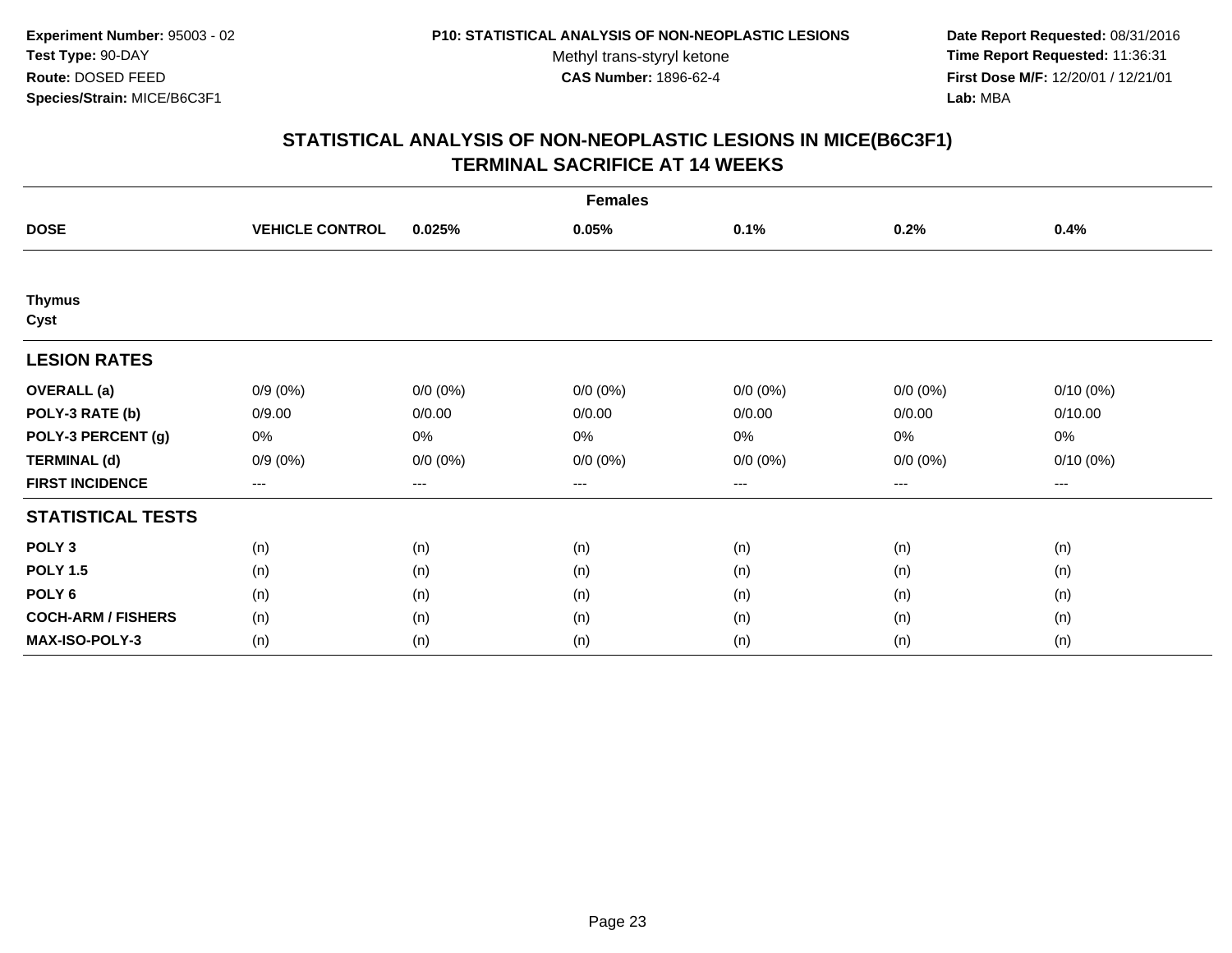**Date Report Requested:** 08/31/2016 **Time Report Requested:** 11:36:31 **First Dose M/F:** 12/20/01 / 12/21/01<br>Lab: MBA **Lab:** MBA

| <b>Females</b>                   |                        |             |             |             |             |            |  |  |
|----------------------------------|------------------------|-------------|-------------|-------------|-------------|------------|--|--|
| <b>DOSE</b>                      | <b>VEHICLE CONTROL</b> | 0.025%      | 0.05%       | 0.1%        | 0.2%        | 0.4%       |  |  |
|                                  |                        |             |             |             |             |            |  |  |
| <b>Thymus</b><br><b>Necrosis</b> |                        |             |             |             |             |            |  |  |
| <b>LESION RATES</b>              |                        |             |             |             |             |            |  |  |
| <b>OVERALL</b> (a)               | 2/9(22%)               | $0/0 (0\%)$ | $0/0 (0\%)$ | $0/0 (0\%)$ | $0/0 (0\%)$ | 2/10 (20%) |  |  |
| POLY-3 RATE (b)                  | 2/9.00                 | 0/0.00      | 0/0.00      | 0/0.00      | 0/0.00      | 2/10.00    |  |  |
| POLY-3 PERCENT (g)               | 22.2%                  | $0\%$       | 0%          | 0%          | 0%          | 20%        |  |  |
| <b>TERMINAL (d)</b>              | 2/9(22%)               | $0/0 (0\%)$ | $0/0 (0\%)$ | $0/0 (0\%)$ | $0/0 (0\%)$ | 2/10(20%)  |  |  |
| <b>FIRST INCIDENCE</b>           | 92( T )                | $--$        | ---         | ---         | ---         | 92 (T)     |  |  |
| <b>STATISTICAL TESTS</b>         |                        |             |             |             |             |            |  |  |
| POLY <sub>3</sub>                | (e)                    | (e)         | (e)         | (e)         | (e)         | P=0.663N   |  |  |
| <b>POLY 1.5</b>                  | (e)                    | (e)         | (e)         | (e)         | (e)         | P=0.663N   |  |  |
| POLY <sub>6</sub>                | (e)                    | (e)         | (e)         | (e)         | (e)         | P=0.663N   |  |  |
| <b>COCH-ARM / FISHERS</b>        | P=0.565N               | (e)         | (e)         | (e)         | (e)         | P=0.667N   |  |  |
| MAX-ISO-POLY-3                   | (e)                    | (e)         | (e)         | (e)         | (e)         | P=0.454N   |  |  |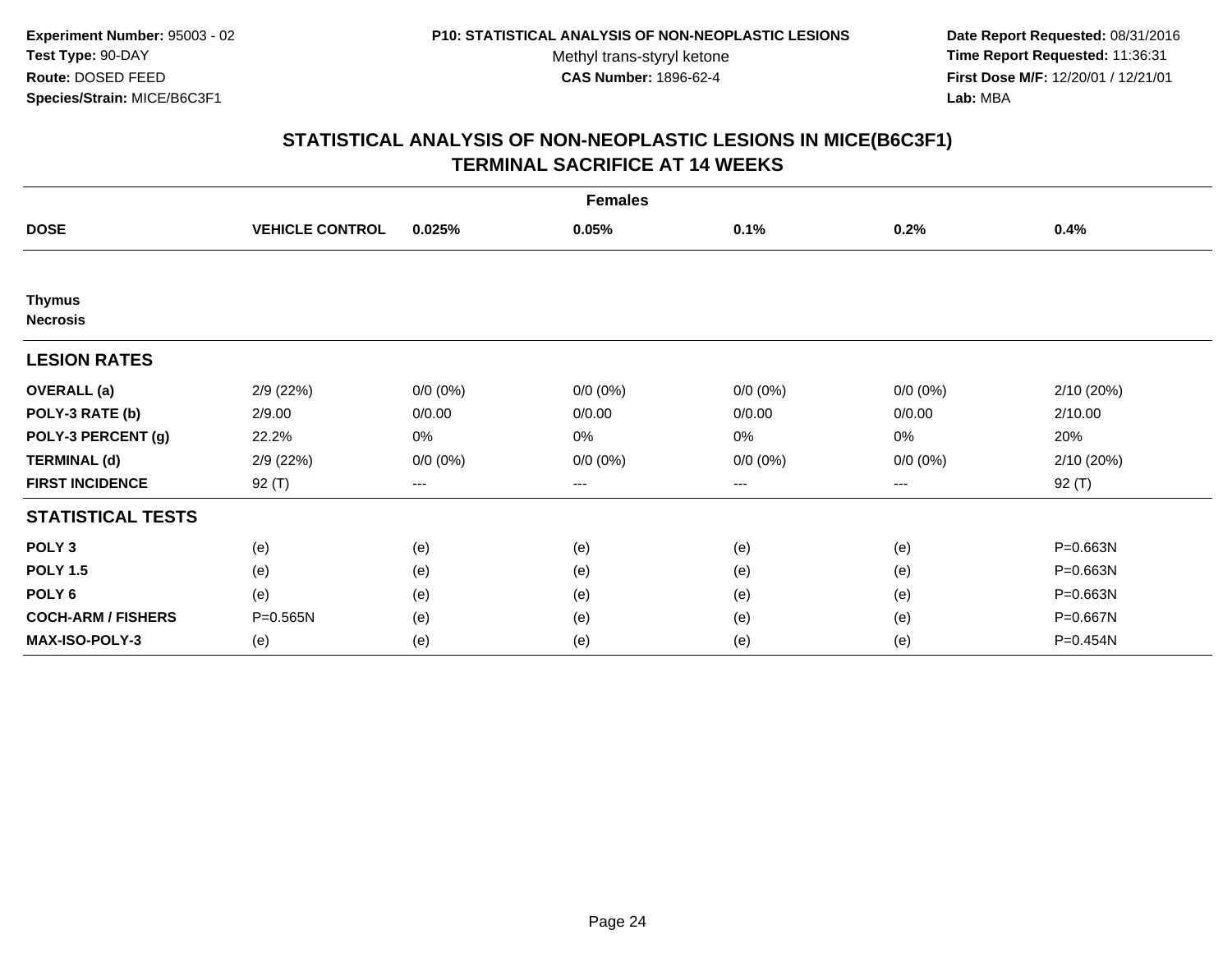**Date Report Requested:** 08/31/2016 **Time Report Requested:** 11:36:31 **First Dose M/F:** 12/20/01 / 12/21/01<br>Lab: MBA **Lab:** MBA

| <b>Females</b>                                          |                        |             |             |             |                   |              |  |  |
|---------------------------------------------------------|------------------------|-------------|-------------|-------------|-------------------|--------------|--|--|
| <b>DOSE</b>                                             | <b>VEHICLE CONTROL</b> | 0.025%      | 0.05%       | 0.1%        | 0.2%              | 0.4%         |  |  |
|                                                         |                        |             |             |             |                   |              |  |  |
| <b>Uterus: Endometrium</b><br><b>Hyperplasia Cystic</b> |                        |             |             |             |                   |              |  |  |
| <b>LESION RATES</b>                                     |                        |             |             |             |                   |              |  |  |
| <b>OVERALL</b> (a)                                      | 9/9 (100%)             | $0/0 (0\%)$ | $0/0 (0\%)$ | $0/0 (0\%)$ | $0/0 (0\%)$       | 8/10 (80%)   |  |  |
| POLY-3 RATE (b)                                         | 9/9.00                 | 0/0.00      | 0/0.00      | 0/0.00      | 0/0.00            | 8/10.00      |  |  |
| POLY-3 PERCENT (g)                                      | 100%                   | 0%          | 0%          | 0%          | 0%                | 80%          |  |  |
| <b>TERMINAL (d)</b>                                     | 9/9 (100%)             | $0/0 (0\%)$ | $0/0 (0\%)$ | $0/0 (0\%)$ | $0/0 (0\%)$       | 8/10 (80%)   |  |  |
| <b>FIRST INCIDENCE</b>                                  | $92($ T)               | ---         | ---         | $--$        | $\qquad \qquad -$ | 92 (T)       |  |  |
| <b>STATISTICAL TESTS</b>                                |                        |             |             |             |                   |              |  |  |
| POLY <sub>3</sub>                                       | (e)                    | (e)         | (e)         | (e)         | (e)               | $P = 0.251N$ |  |  |
| <b>POLY 1.5</b>                                         | (e)                    | (e)         | (e)         | (e)         | (e)               | $P = 0.251N$ |  |  |
| POLY <sub>6</sub>                                       | (e)                    | (e)         | (e)         | (e)         | (e)               | $P = 0.251N$ |  |  |
| <b>COCH-ARM / FISHERS</b>                               | P=0.148N               | (e)         | (e)         | (e)         | (e)               | P=0.263N     |  |  |
| <b>MAX-ISO-POLY-3</b>                                   | (e)                    | (e)         | (e)         | (e)         | (e)               | P=0.082N     |  |  |